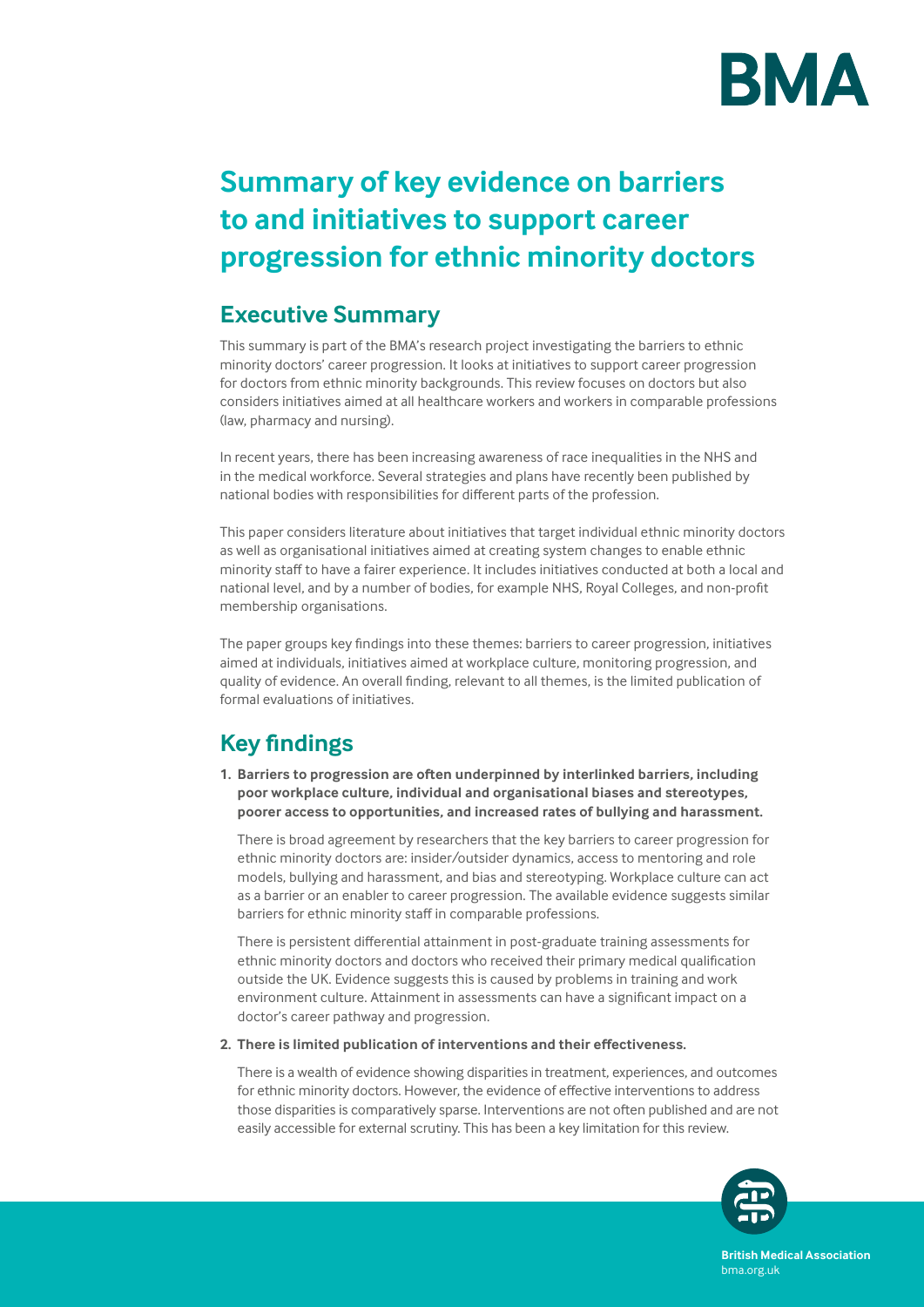#### **3. There is limited evidence of interventions that are effective.**

Initiatives to improve career progression for ethnic minority doctors are rarely formally evaluated, and there is no centralised guidance or requirement for evaluations to be carried out.

There is generally weak evidence available on ethnic minority participation in formal initiatives that are not specifically aimed at ethnic minority groups. A key gap identified is that most evaluations of interventions group together all ethnic minority doctors as one group and do not account for the diverse experiences of doctors from different ethnic groups.

There is a significant evidence gap on evaluation of initiatives. When evaluations are carried out, they frequently fail to consider whether or not the initiatives have been successful.

#### **4. NHS initiatives are varied and there is little evidence of their impact on doctors progressing into senior positions.**

The Workforce Race Equality Standard (WRES) and Medical Workforce Race Equality Standard (MWRES) are the major monitors of progress in England for NHS trusts and Clinical Commissioning Groups. There is limited evidence available on of the impact of the NHS England WRES in on improving progression of ethnic minority doctors into senior roles. However, an evaluation of the WRES found that it was successful in raising the profile of race inequalities in the NHS.

Whilst the focus of this review was on initiatives specifically aimed at ethnic minority doctors, we also looked at what evidence was available on the number of ethnic minority participants in leadership development schemes that are open to all, such as the National Medical Directors Clinical Fellow scheme. This evidence was generally limited.

#### **5. The absence of centralised monitoring initiatives for the devolved nations means that it is difficult to understand and monitor their progress.**

There is a significant evidence gap in the monitoring of the career progression of ethnic minority doctors in Northern Ireland, Scotland, and Wales. There is no equivalent of the NHS England WRES for Northern Ireland, Scotland and Wales, and no centrally collated data available on the numbers of ethnic minority doctors holding leadership roles in Northern Ireland, Scotland, and Wales.

#### **6. Interventions to support the career progression of ethnic minority doctors include leadership development programmes, mentoring, and staff networks.**

The review found evidence of initiatives aimed at individuals, such as mentoring, reverse mentoring, staff networks, and leadership development programmes.

The available evidence demonstrates a positive impact of mentoring on confidence and assessment attainment. Mentoring relationships are most effective when the wider mentoring environment is supportive. Doctors may be able to find a mentor through their workplace, Royal College, or an external membership body. However, there is little evidence available on the ease of finding a mentor.

There is some evidence that NHS in-house internal leadership development programmes increase the likelihood that participants will progress to more senior roles. However, there is limited evidence specific to doctors. There is some evidence of the value of staff networks in empowering staff and increasing awareness of development opportunities available.

#### **7. Initiatives are most effective when complemented by a supportive and inclusive workplace culture.**

Interventions to develop more inclusive workplace cultures include the Freedom to Speak Up Guardians programme, equality and diversity training, and leadership development.

The available literature points to an increasing awareness of the benefit in all leaders having strong capabilities in equality, diversity and inclusion. There is mixed evidence available about the effectiveness of equality and diversity training.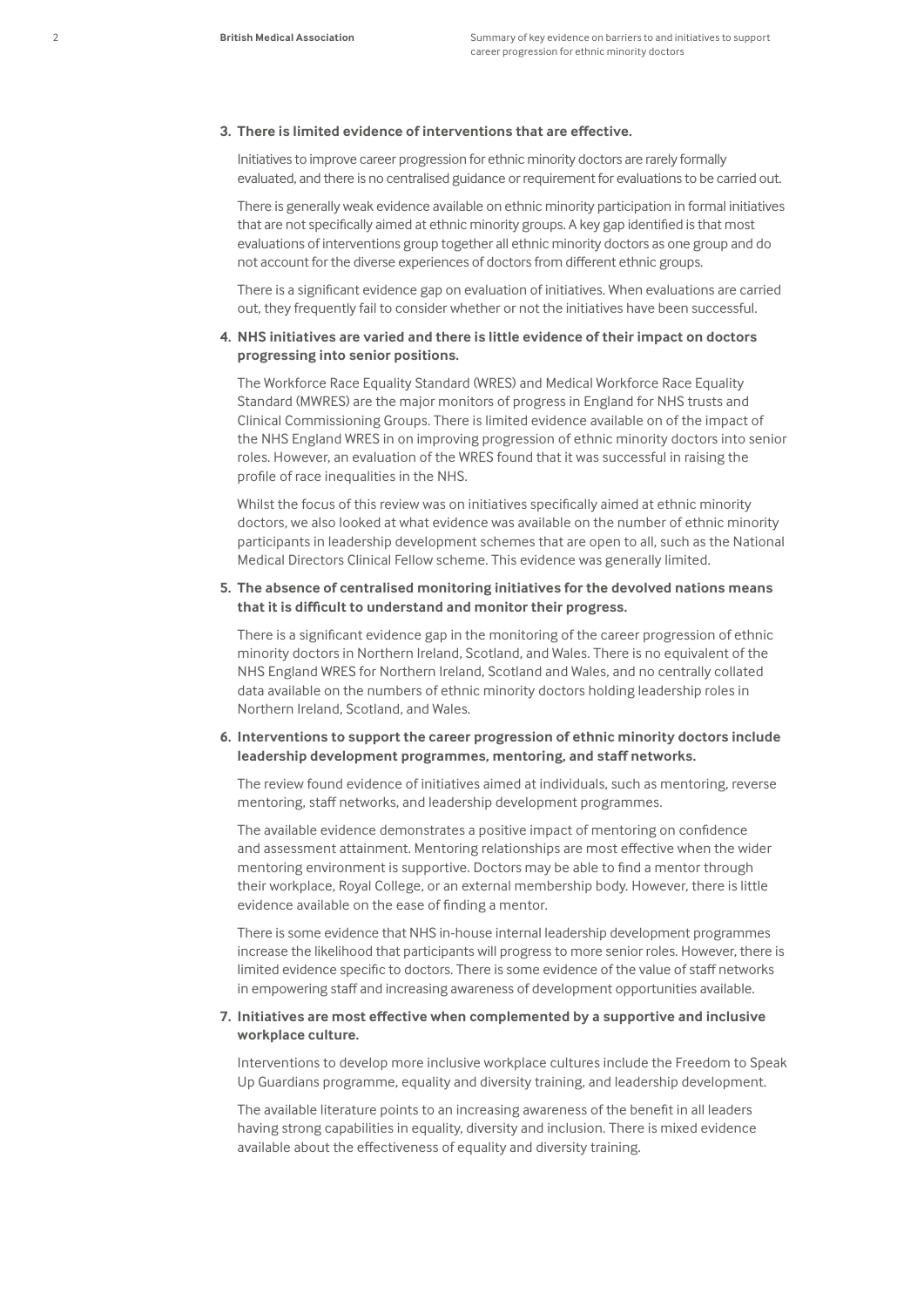### **Introduction**

There are disparities in treatment, experiences, and outcomes for ethnic minority doctors in the UK. This is starkly evident in the recently published Medical Workforce Race Equality Standard (MWRES) 2020 data report, which stated, "across almost all indicators, BME doctors experienced a worse experience at work compared to white doctors".

This review will inform the BMA's recommendations for actions needed to improve career progression outcomes for ethnic minority doctors.

### **Scope**

This review examines key initiatives aimed at supporting career progression for doctors from ethnic minority backgrounds. It includes literature about key initiatives run by the UK Government, individual employers, and health organisations such as Royal Colleges. It also considers relevant evidence from the United States, Europe, Canada, Australia, and New Zealand.

This review looks at initiatives at all stages of a doctor's career and across all branches of practice. It considers initiatives focused on ethnic minority individuals, such as development programmes and mentoring, as well as organisational initiatives focused on workplace culture and processes. It considers both individual and organisational initiatives as there is clear evidence that workplace culture and processes heavily influence career progression. While this review is focused on doctors, it also considers initiatives aimed at all healthcare workers.

While this review is primarily focused on initiatives for ethnic minority doctors, it also considers initiatives aimed at supporting IMG (International Medical Graduate) doctors. Given that nearly 60% of ethnic minority doctors in the UK are IMGs<sup>1</sup> , it is important to consider the impact of location of primary medical qualification on career progression for ethnic minority doctors.

Whilst the scope of the review does not extend to medical students, there is evidence of factors affecting attainment for ethnic minority medical students, including racial harassment, poorer relationships with teaching staff, and low numbers of ethnic minority teaching staff.<sup>2,3</sup> It can be inferred that factors which impact attainment during medical school continue to affect opportunities for post-graduate training and future career progression.

### **Areas outside the scope of the review**

The review did not look for literature on the following topics:

- The benefits of ethnic minority representation in leadership roles in the NHS. However, the research reviewed did point towards there being some benefits, including increased innovation and improved patient care.<sup>4</sup>
- Initiatives to support educational and training attainment, which has been the focus of a significant body of research by the GMC.<sup>5</sup> The review solely looked at literature about workplace initiatives.
- Initiatives that are not specifically aimed at ethnic minority staff, although it did review literature about trust-wide initiatives that aim to debias workplace processes, particularly in recruitment, and improve workplace culture.
- Literature about progression into leadership roles in union bodies, such as the BMA.
- Literature about the disparities faced by ethnic minority doctors, as these have been welldocumented.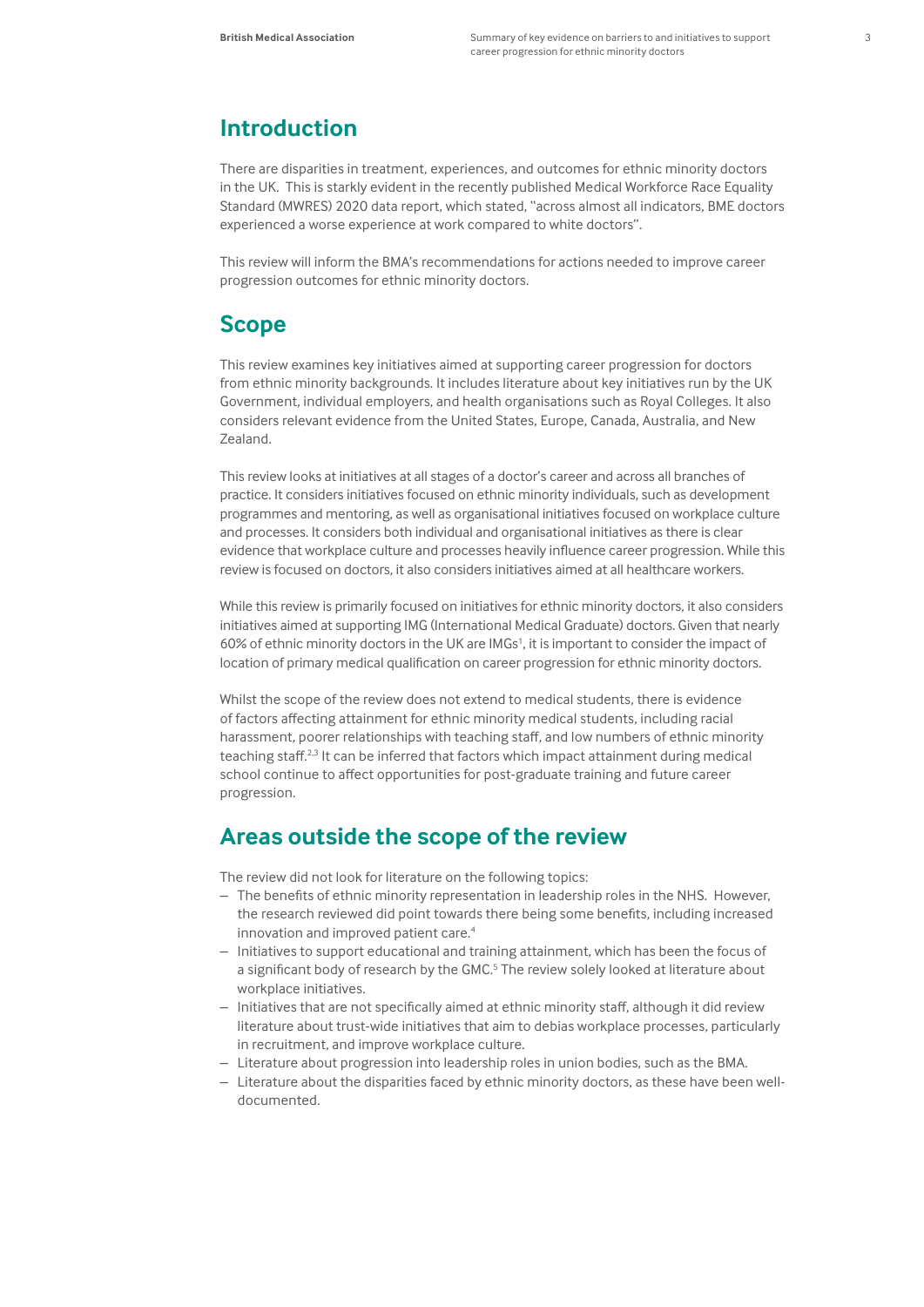### **Research questions**

#### **The questions the review seeks to explore are:**

- 1. What are the barriers to career progression for ethnic minority doctors?
- 2. What formal initiatives exist to remove the barriers for ethnic minority doctors progressing into senior positions, and have they been evaluated?
- 3. How does workplace culture influence the effectiveness of initiatives aimed at individuals?
- 4. What are the key findings from any evaluations of initiatives to support career progression?
- 5. What initiatives have been successful in comparator industries (law, pharmacy, and nursing and midwifery) and why?

### **Methodology**

The review was conducted based on a search of Google, Google Scholar, and PubMed. Individual Royal College websites were also searched using key words.

The review searched for academic and grey literature, using a citation tracking/snowballing approach on key documents to find further evidence. The review focused on evidence published in the last ten years.

#### **Search terms:**

| Term                                                                                                                                                                                                                                           | Combination |
|------------------------------------------------------------------------------------------------------------------------------------------------------------------------------------------------------------------------------------------------|-------------|
| <b>BAME</b><br><b>BME</b><br>Minority ethnic<br>$\overline{\phantom{m}}$<br>- Ethnic diversity<br>- Black<br>$-$ Asian<br>- South Asian                                                                                                        | $+OR$       |
| $-$ UK<br>- England<br>Scotland<br>$\qquad \qquad -$<br>$-$ Wales<br>- Northern Ireland                                                                                                                                                        | $+OR$       |
| <b>NHS</b><br>$\qquad \qquad -$<br>- Health<br>- Medicine<br>- Doctors<br>- Medical workforce<br>- Medical academia<br>- Physicians                                                                                                            | $+OR$       |
| - Leadership<br>Progression<br>$\overline{\phantom{a}}$<br>- Programmes<br>- Recruitment<br>Initiatives<br>$\qquad \qquad -$<br>Interventions<br>$\qquad \qquad -$<br>- Mentoring<br>- Representation<br>Attainment<br><b>Bias</b><br>- Career | $+OR$       |

The review also includes information provided directly from the NHS Leadership Academy.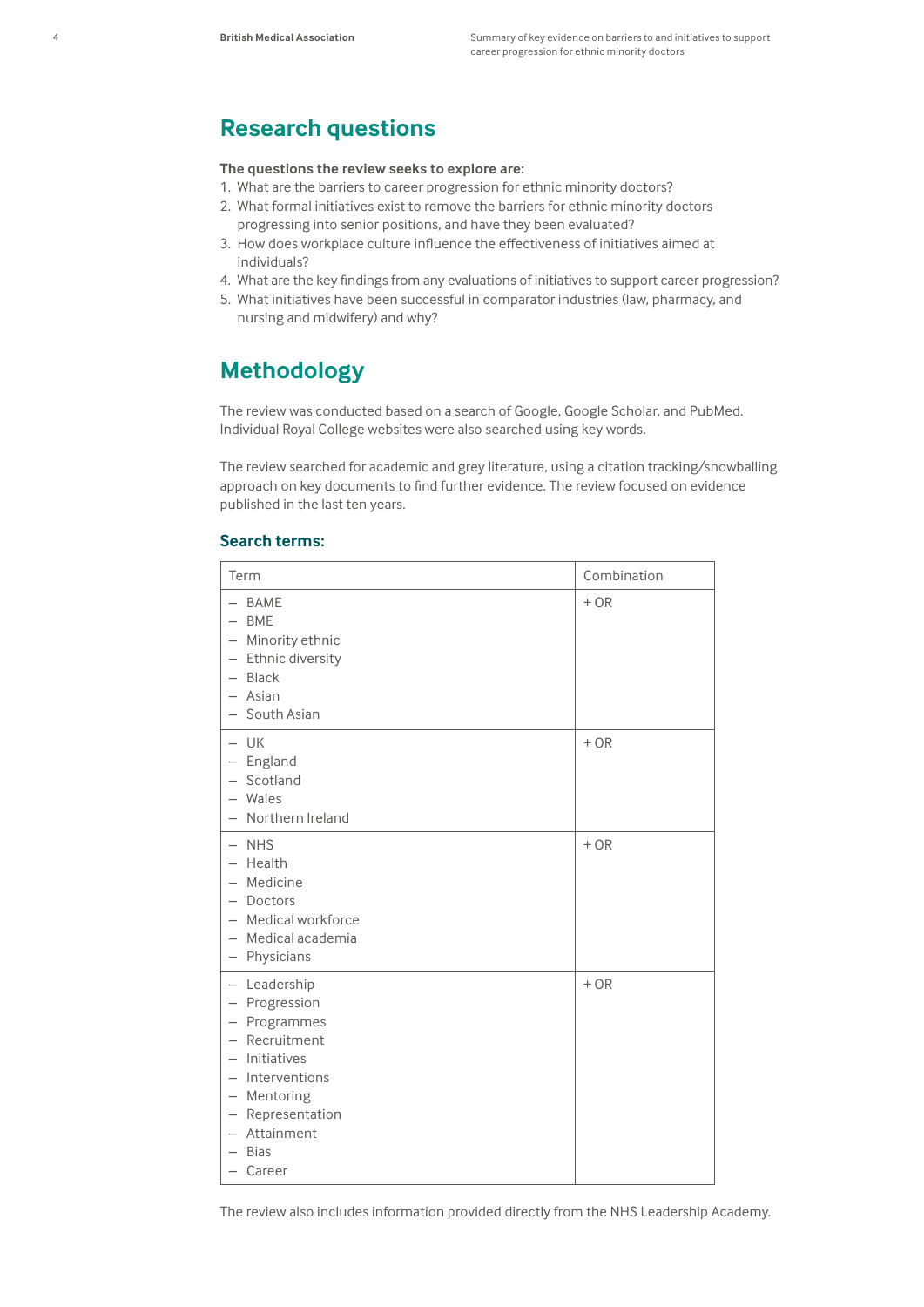### **Limitations**

Given the wide scope of the review and the lack of readily accessible literature on evaluated initiatives, it was not possible to fully explore all research areas.

The review is further complicated by the variety of career pathways for doctors. Progression is different for individual doctors, depending on their chosen speciality, as well as their other areas of work and interest, such as involvement in research. There are a vast number of career pathways for doctors and the definition of progression is broad and largely selfdetermined.

The NHS is a large and disparate body, and initiatives can be made at a local and national level and by a number of bodies, including NHS, Royal Colleges, and non-profit membership organisations. The review did not search for or assess evidence relating to all NHS bodies, for example, every trust.

### **Definitions**

This paper uses the terminology used by the research/literature referenced when quoting those pieces of work.

#### **Progression**

For this review and the wider progression project we define progression as '*the ability of a doctor to move towards a more senior position, gain qualifications or gain experience.'*

Progression can have different pathways, and can involve a person gaining more experience, education, or training. Some examples of pathways to progression for doctors include, but are not limited to:

- Foundation Year 2 doctors being accepted into the specialty
- GPs becoming GP partners
- SAS doctors being given opportunities to progress their expertise
- Junior doctors becoming consultants
- Applying for and being awarded clinical excellence awards
- Increasing rates of pay and reward
- Moving into leadership positions, such as medical director roles

#### **Ethnic minority**

This review uses the phrase 'ethnic minority' to describe people who self-identify as being from a non-white ethnicity. This refers to people belonging to ethnic groups that are in the minority in the context of the population of the UK. We recognise the inherent flaws in grouping different ethnicities together as one umbrella group and that different ethnicities have specific experiences and needs.<sup>6</sup> Where evidence is broken down in a more granular way, we have included this.

The BMA has called on the UK Government to ensure that data collection and analysis is conducted in a more granular way.

#### **International Medical Graduate**

An IMG (International Medical Graduate) is a doctor who has received their primary medical school qualification in a country outside of the UK and outside of the European Economic Area. The phrase "overseas-doctor" is sometimes used in this context; however, an overseastrained doctor could also refer to a doctor who has trained inside the European Economic Area. As at 2020, IMG doctors made up 28% of the licensed doctor workforce in the UK.<sup>7</sup>

#### **Effectiveness**

The review adopts a broad definition of effective, considering that an initiative has been effective if it has improved a doctor's leadership capabilities and confidence, in addition to whether they have been appointed to a more senior position or gained a qualification that would support them moving into a more senior position.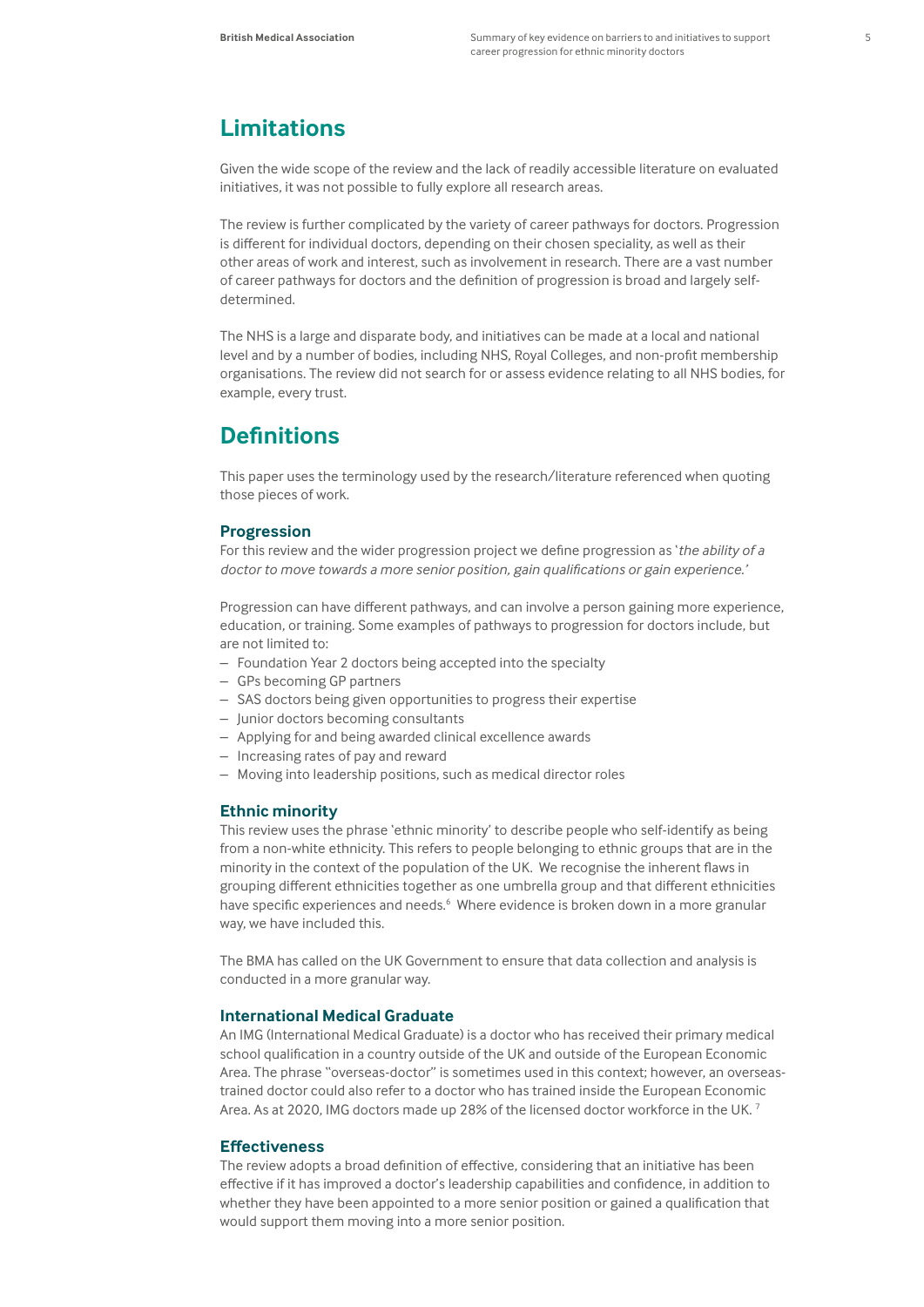#### **Differential attainment**

Differential attainment has been described by the GMC as the 'systematic differences in outcomes when grouping cohorts by protected characteristics and socio-economic background'. The term is most commonly used in reference to attainment in examinations, but also used to describe career progression.

#### **Institutional racism**

The phrase 'institutional racism' first appeared in the Macpherson report in 1999, as a response to the inquiry into the Metropolitan Police investigation into the murder of Stephen Lawrence.

Macpherson defined institutional racism as 'the collective failure of an organisation to provide an appropriate and professional service to people because of their colour, culture, or ethnic origin. It can be seen or detected in processes, attitudes and behaviour which amount to discrimination through unwitting prejudice, ignorance, thoughtlessness and racist stereotyping which disadvantage minority ethnic people.'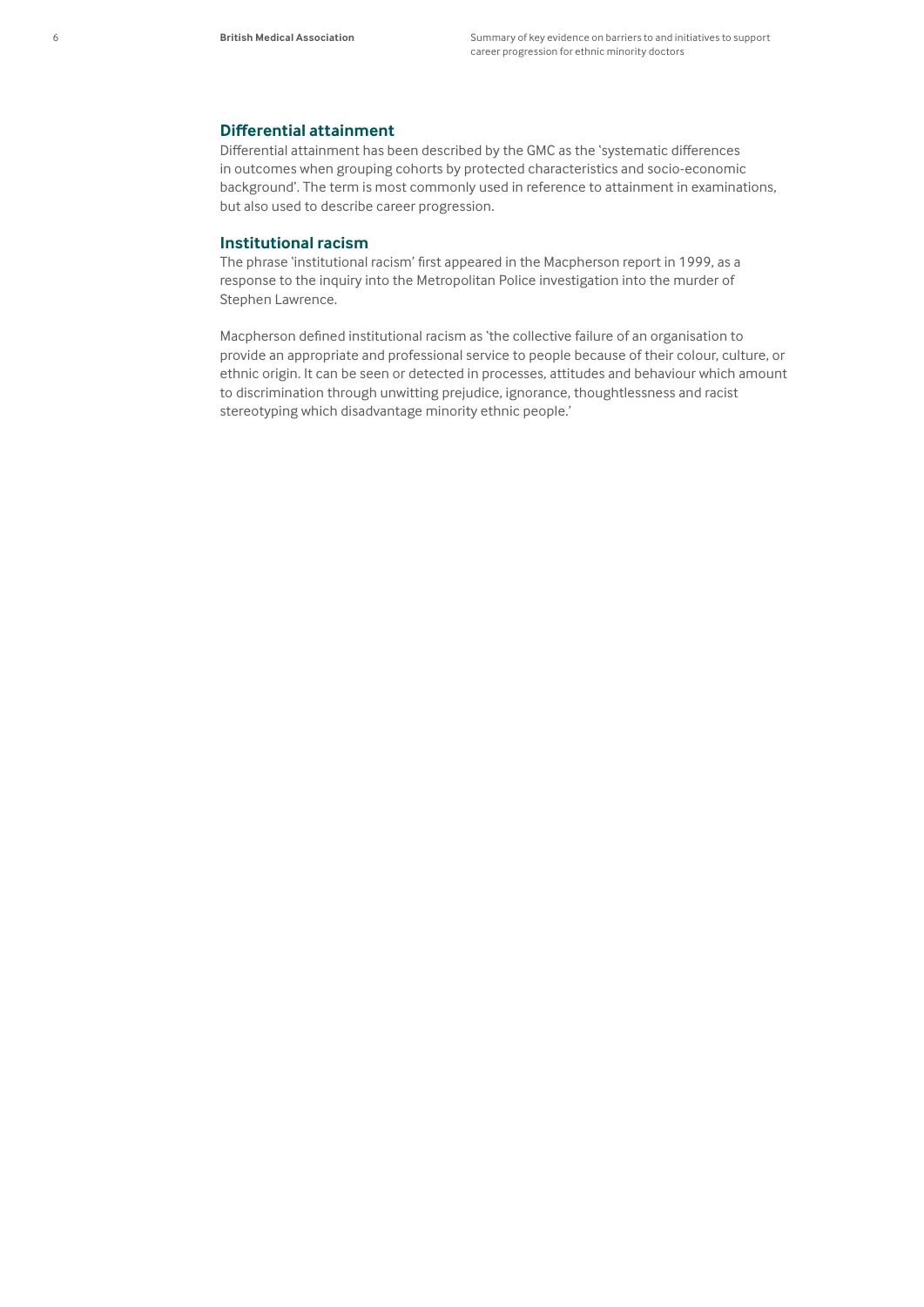### **Overview of disparities in treatment and outcomes for ethnic minority doctors**

This review is not reviewing literature about the disparities in treatment and outcome for doctors from different ethnic groups. The evidence is well-documented on this topic. Below is a brief summary of some of the evidence that supports this exploration of interventions in available literature.

"The data shows that across almost all indicators, BME doctors reported a worse experience at work compared to white doctors. This trend is seen across the whole career path from medical school to consultant level."

#### *Medical workforce race equality standard report 2020 8*

Nearly two-fifths (38%) of licensed doctors in the UK, and 21% of all NHS staff, identify as being from an ethnic minority background.<sup>9</sup> The number of ethnic minority doctors in the UK has been steadily increasing.

#### **Doctors from ethnic minority backgrounds are under-represented in leadership roles in the NHS**

In 2020, only ten percent of all NHS trust board roles in England were filled by people from ethnic minority backgrounds.10 In all regions in England, there is a lower percentage of ethnic minority NHS board members compared to the percentage of ethnic minority staff.<sup>11</sup>

[Research by the Royal College of Physicians](https://www.rcplondon.ac.uk/news/rcp-survey-uncovers-years-discrimination-against-black-asian-and-minority-ethnic-doctors) has found that ethnic minority doctors are less likely to be shortlisted and appointed to consultant posts.12

There is no equivalent of the NHS England Workforce Race Equality Standard for Northern Ireland, Scotland and Wales, and no centrally collated data available on the numbers of ethnic minority doctors holding leadership roles in Northern Ireland, Scotland, and Wales.

#### **Doctors from ethnic minority backgrounds are under-represented in clinical academia**

The clinical academic workforce in the UK does not reflect ethnic make-up of the overall doctor workforce. 17% of clinical academics identify as being from an ethnic minority background.13 As the level of seniority increases, the proportion of ethnic minority academics decreases**.** 

#### **Ethnicity pay gap**

In 2018, 23% of ethnic minority applicants were successful for National Clinical Excellence Awards (NCEAs) compared to 32% of White applicants. Consultants and academic GPs from ethnic minority backgrounds, have been significantly less successful than their white counterparts in securing a new NCEA in four of the last six years.<sup>14</sup>

A 2018 study found a £5000 average ethnicity pay gap for consultants.15 The 2020 MWRES data showed a 7% average pay gap between ethnic minority medical and dental staff and their white colleagues, with the biggest gap seen for consultants.<sup>16</sup>

#### **Recruitment disparities**

Cunliffe's research (2021) into recruitment at 18 London trusts found that White doctors applying for medical posts in London are six times more likely to be offered a job than Black applicants and four times more likely than Asian candidates and candidates from a mixed ethnic background.17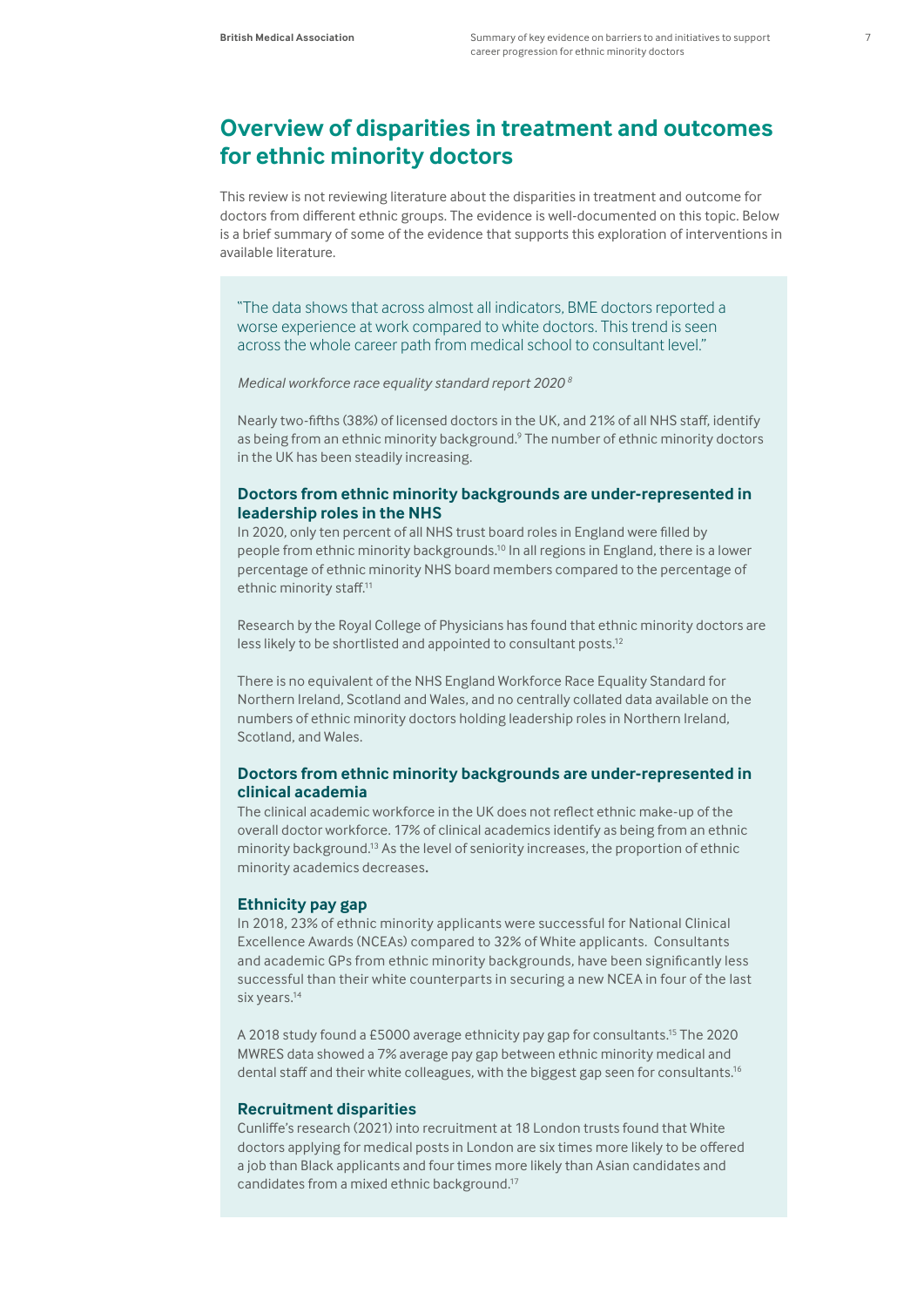#### **Differential attainment in post-graduate training assessments**

There is a persistent gap in attainment between ethnic minority and white trainee doctors and UK and overseas qualified doctors.

In 2019, [GMC data](https://www.gmc-uk.org/education/14105.asp) showed the pass rate in postgraduate exams was 78% among UK-trained White trainees and 65% among UK- trained ethnic minority trainees. Among IMGs, the pass rate was 49% for White trainees and 44% for ethnic minority trainees.<sup>18</sup>

#### **Performance management**

Doctors from ethnic minority backgrounds are twice as likely to be referred to fitness to practice proceedings by their employer.<sup>19</sup> IMG doctors are two and a half times as likely to be referred to fitness to practice proceedings by their employer.<sup>20</sup>

#### **Increased rates of bullying and harassment**

The BMA's 2018 [all-member Caring, Supportive and Collaborative Survey](https://www.bma.org.uk/media/2035/bma-caring-supportive-collaborative-survey-report-sept-2018.pdf) found that ethnic minority doctors were more than twice as likely as white doctors to report feeling that bullying and harassment was a problem at their place of work (18% vs 7%).<sup>21</sup>

Ethnicity is the reason most commonly given for why respondents feel they have experienced discrimination at work in the NHS Staff Survey.<sup>22</sup>

Ethnic minority doctors are overrepresented in the Specialty and Associated Specialty (SAS) doctor group, with 66% of SAS doctors being from ethnic minority backgrounds. There is higher reporting of bullying and harassment for SAS doctors. A survey of SAS and locally employed doctors by the GMC found that over a quarter of SAS doctors had experienced bullying and harassment in the past year and when asked what protected characteristic the bullying related to, race was the most commonly reported characteristic.23

#### **Experiences of workplace culture**

The BMA's 2018 all-member survey found that ethnic minority doctors were 20% less likely than White doctors to report feeling that they worked in an environment which had a culture of diversity and inclusion (55% vs 75%).<sup>24</sup>

#### **Abusive behaviour from patients**

Racist attacks on NHS staff increased 145% between 2013 and 2018.<sup>25</sup>

#### **Support for disabled doctors**

[The BMA's 2020 disability survey](https://www.bma.org.uk/media/2923/bma-disability-in-the-medical-profession.pdf) found that White disabled doctors and medical students were more likely to report a supportive environment than disabled doctors and medical students who are from ethnic minority backgrounds.<sup>26</sup>

#### **Faith-based harassment**

In September 2020, the British Islamic Medical Association and the Huffington Post published the results of its survey of over 100 Muslim healthcare workers about Islamophobia. The survey found that 81% had experienced Islamophobia or racism within the NHS, 69% felt it had become worse during their time at the organisation and more than half (57%) felt Islamophobia had held them back in their career progression within the NHS.<sup>27</sup>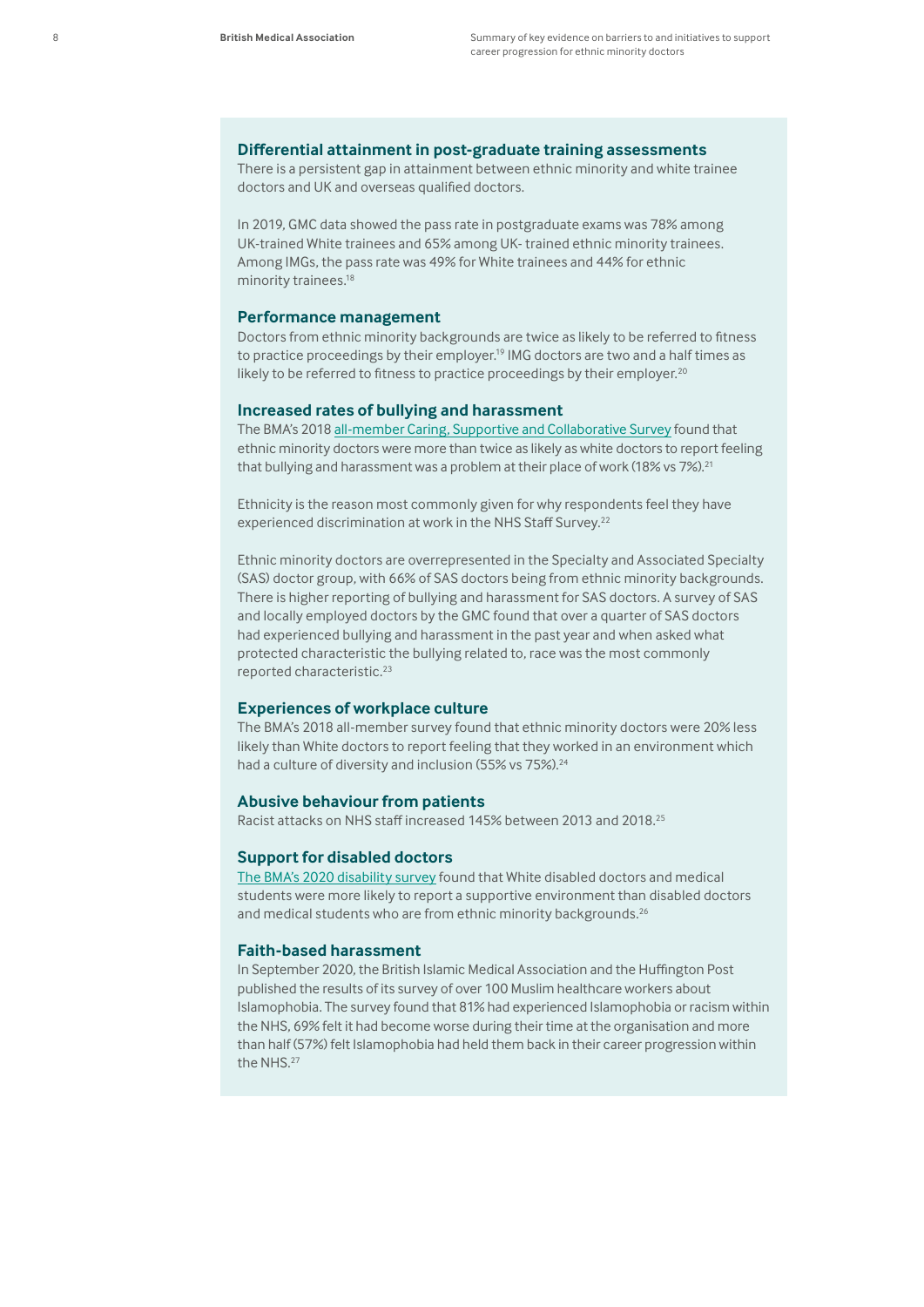### **Barriers to career progression for ethnic minority doctors**

#### **Categorisation of barriers to progression**

"Progression challenges for staff from minority backgrounds … do not arise from limitations in the expertise or abilities of the affected individuals, but from a complex range of social, cultural, political, economic and historical factors that give rise to, and sustain, discrimination, marginalisation and exclusion in the workplace." Inclusion: The DNA of Leadership and Change, NHS Academy

The evidence available has generally grouped the barriers to progression into individual and organisational barriers, although the groups are interlinked.

Esmail and colleagues conducted a rapid evidence review of the reasons for the lack of ethnic diversity of doctors in senior level positions.<sup>28</sup> They identified the following:

| <b>Barriers to career progression</b>                                     | <b>Strategies for overcoming barriers</b>                                                                              |
|---------------------------------------------------------------------------|------------------------------------------------------------------------------------------------------------------------|
| Individual                                                                |                                                                                                                        |
| Lack of mentors and role models                                           | Mentoring                                                                                                              |
| Exclusion from informal networks of<br>communications                     | Mentoring and networks                                                                                                 |
| Stereotyping and preconceptions of<br>roles and abilities                 | Leadership development programmes                                                                                      |
| Lack of significant line management<br>experience/challenging assignments | Succession planning and identification of talent                                                                       |
| Commitment to personal and family<br>responsibilities                     | Work life balance initiatives                                                                                          |
| Organisational                                                            |                                                                                                                        |
| Culture                                                                   | Institutional commitment<br>Leadership, mainstreaming, monitoring and<br>target setting, and management accountability |
| Systems and procedures<br>Systems for award and development               | Policies and legal obligations                                                                                         |
| Tokenism                                                                  | Institutional commitment and legal obligations                                                                         |
| Type of leadership<br>Transactional vs transformational leaders           | Rethinking training and development in<br>leadership development programmes                                            |

**Figure 1. Esmail et al 2005 barriers** 

#### **Factors that influence progression**

A recent rapid literature review by Daga and colleagues (2020) on differential attainment in progression for doctors found that factors influencing progression included bias, lack of opportunity, poor supervision, and a lack of opportunities for formal or informal mentorship and sponsorship.29 These factors may present at an individual, organisational, or societal level. BAPIO (2021) describes differential attainment in career progression in medicine as a manifestation of wider social structural inequalities.<sup>30</sup>

The GMC's review of enabling factors for trainee success highlight the need for supportive environments.<sup>31</sup>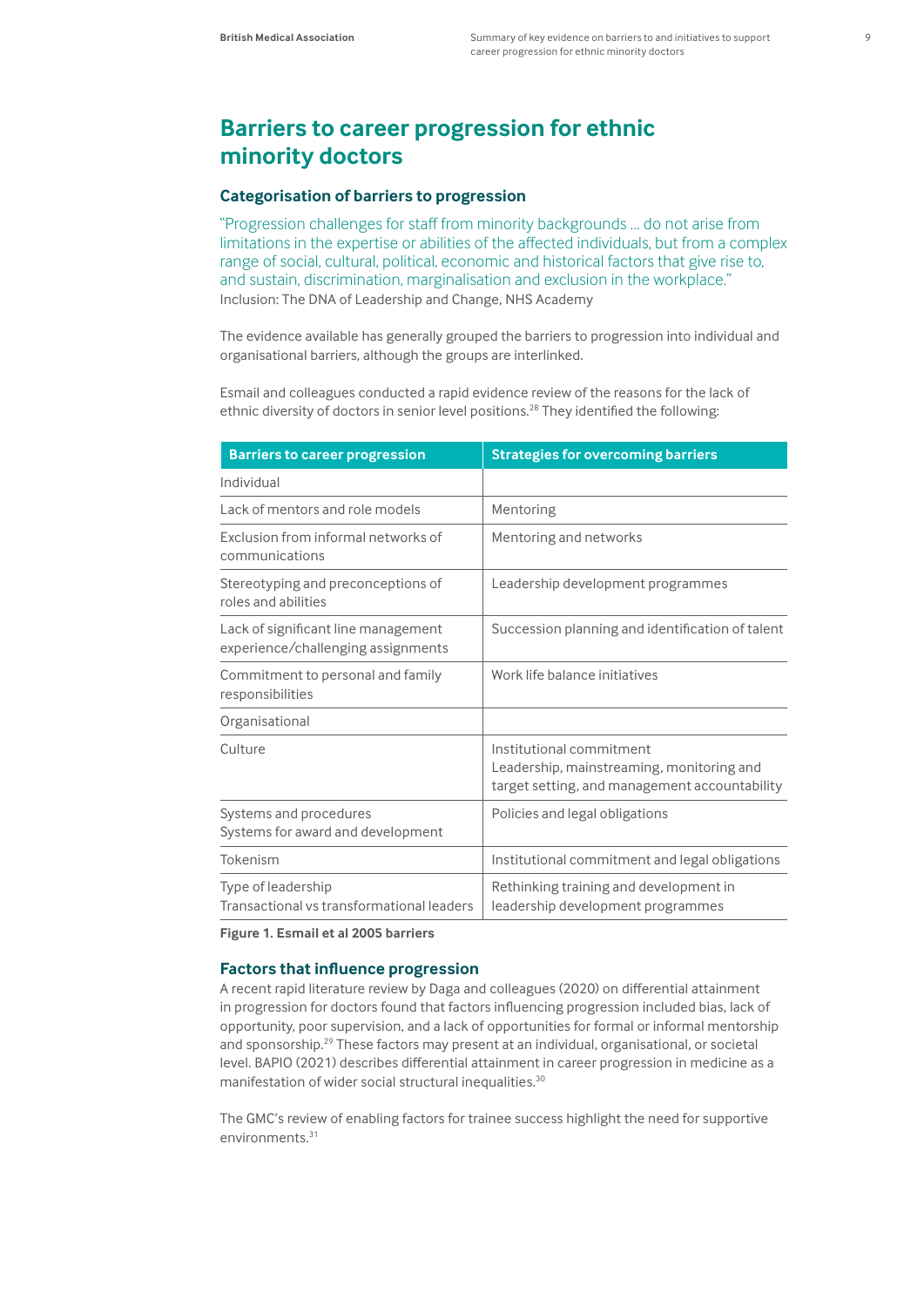The ten success factors summarised below were identified by a review of specialty training programmes where there was no difference in attainment rates between UK-graduated ethnic minority and white doctors. The authors suggest that programmes aim to embed these success factors in their programmes.

The available evidence shows that the absence of an inclusive and supportive workplace or training culture has a significant impact on an employee's career progression. The West review for the GMC highlights the need for a sense of belonging for doctors to feel confident in their roles.<sup>32</sup>

#### **10 success factors in medical training**

Working and learning environment:

**1: An inclusive workplace that values diversity**: A working environment where diversity in all senses (background, culture, experience) is visible and valued

**2: Treating learners as individuals:** Recognition that an individual's background and experiences in and outside of work will meaningfully impact progression through training, and providing support where necessary

Who supports learning:

**3: Working with inspirational senior colleagues**: Access to senior colleagues who act as informal role-models, mentors, or career coaches to help learners access opportunities and develop

**4: The supportive trainer or supervisor**: Trainers and supervisors who encourage and support learners in the workplace with their development

**5: Having the support and validation of peers**: Accessing a network of peers who can improve learning, make sense of experiences, and provide advice and guidance on the practicalities of training

**6: Working arrangements that facilitate learning**: Shifts, rotas and work structures that support learners to build meaningful relationships with team members and dedicate time to learning

**7: Maximising the value of learning**: Ensuring learning at work and in training is valuable, holistic and helps inform career choices

**8: Gaining clarity, certainty, and support for career choices**: Accessing experiences, knowledge and learning and development opportunities that support informed decisions about career choices or next steps

**9: Support to pass exams or deal with exam failure**: Being prepared and supported to navigate the process of completing challenging professional exams

**10: Personal motivation and drive**: Drawing on personal commitment, drive, and motivation to succeed in training

The evidence shows that the absence of an inclusive and supportive workplace or training culture has a significant impact on an employee's career progression. The West review for the GMC highlights the need for a sense of belonging for doctors to enable them to feel confident in their roles.<sup>33</sup> The [Fair to Refer report](https://www.gmc-uk.org/about/what-we-do-and-why/data-and-research/research-and-insight-archive/fair-to-refer), commissioned for the GMC, evidenced the impact of workplace culture, identifying key contributing factors to the higher rates of referrals to fitness to practise proceedings for ethnic minority and IMG doctors: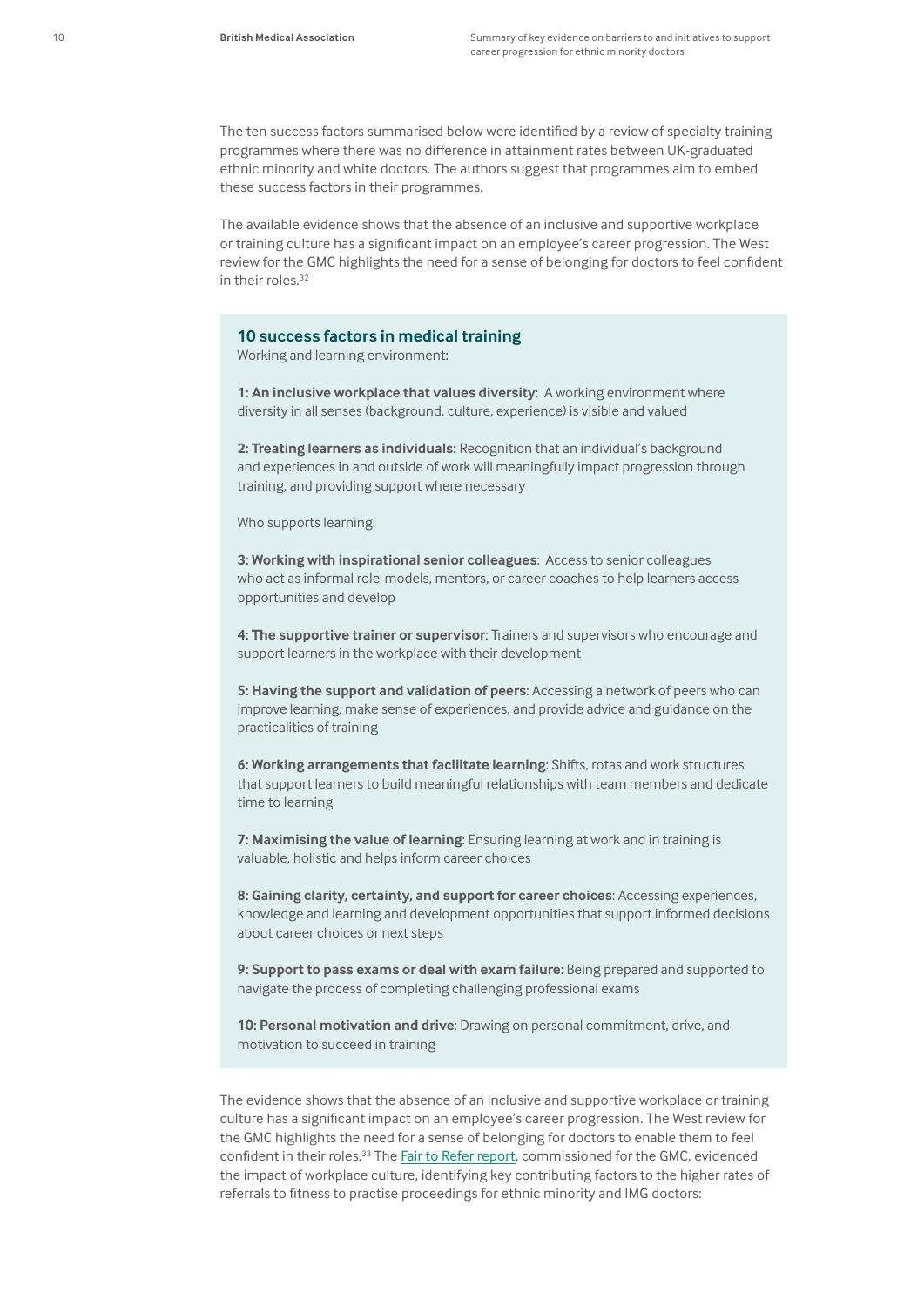- Some doctors are treated as outsiders, increasing risk of bias and stereotyping
- Some managers struggle to give feedback to doctors of a different ethnicity to themselves
- Inadequate induction
- 'Blame culture' rather than learning from mistakes
- Doctors in isolated roles or locations lack access to support
- Some leadership teams are remote and inaccessible.

Although this evidence is related to factors sitting behind referrals to fitness to practice, it is relevant here as fitness to practice proceedings can impact career progression.

The literature reviewed shows that differential attainment in exams can impact progression. Weaker performance in exams and recruitment can result in fewer job choices, increased likelihoods of separation from family and support networks, and increased likelihood of mental health problems.34

There is evidence that doctors being subject to racism and discrimination at a personal and organisational level can impact on their ability to progress. A survey of primary care professionals in the Humberside region found that 22% of respondents reported that racism and discrimination had affected their ability to train in their careers.<sup>35</sup> There is evidence of Muslim doctors choosing to pursue careers as GPs rather than their preferred careers in surgery owing to concerns about their organisation's dress code policies.<sup>36</sup>

There is evidence that overseas doctors face some specific challenges in their efforts to progress. Researchers agree that comprehensive induction processes are a crucial way of helping overseas doctors understand and feel comfortable and supported in the NHS. The lack of comprehensive induction processes for IMG doctors can act as a significant barrier to them feeling confident to work in the NHS, and to build positive working relationships with colleagues. This can consequently impact career progression.

The *Fair to Refer* report for the GMC on the disproportionate referrals of IMG doctors to fitness to practise proceedings by their employer recommended that inductions for IMG doctors should be greatly improved. 37

Your pathway into UK medical practice may pre-determine your outsider status and the level of support you receive from the outset, starting with induction. A doctor who fails to have a supportive start to UK medical practice, can then continue to experience further disadvantage as an outsider.

#### Fair to Refer? Report for the GMC (2019)

Where there are certain requirements in application processes that rely heavily on written documentation in a particular style, doctors who have English as a second language can be at a disadvantage. There is some evidence setting out concerns about progression initiatives, or reward systems, which rely on 'well-written' applications, such as the National Clinical Excellence Awards Scheme in England, which relies on 'well-written' and persuasive applications. Regarding the National Clinical Excellence Awards Scheme in England, Rao, and Essex (2020) asserted that the scheme's reliance on a persuasive written application is likely to disadvantage applicants whose first language is not English.<sup>38</sup>

At an organisational level, resourcing is often a barrier to implementing effective interventions to improve career progression for ethnic minority doctors. Budgets for equality and diversity programmes vary greatly between trusts, with some trusts reporting that lack of resources is preventing progress.39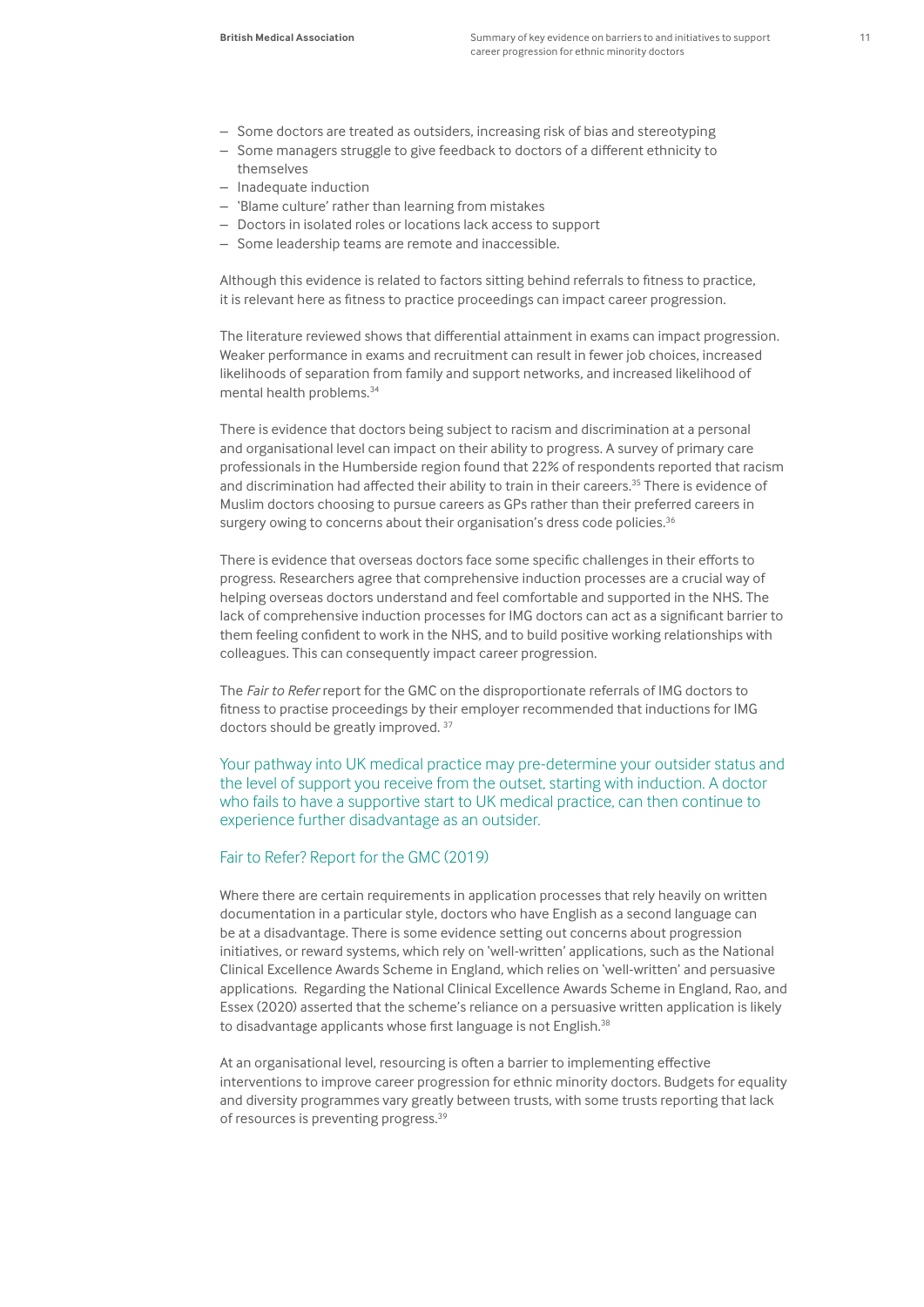Outside of the clinical workplace, a systematic review and qualitative study of inequalities in clinical academic careers highlighted the fact that interventions for some groups, e.g. women, were ineffective for other groups, e.g. ethnic minorities.<sup>40</sup> This review analysed the barriers and enablers to career progression and found that knowledge about the application process was a key factor in progression.

In summary, the evidence shows that the barriers to progression can be categorised at an individual, organisational, and societal level and that these barriers include, but are not limited to, the following factors:

- Bias
- Lack of opportunity for formal or informal mentorship and sponsorship
- Poor supervision
- Racism at a personal and organisational level
- Inadequate induction
- Discriminatory workplace policies
- Differential attainment in exams
- Non-inclusive workplace culture
- Being an 'outsider' where there are insider/outsider dynamics
- Having English as a second language
- Poor understanding of application processes
- Lack of a supportive workplace or training culture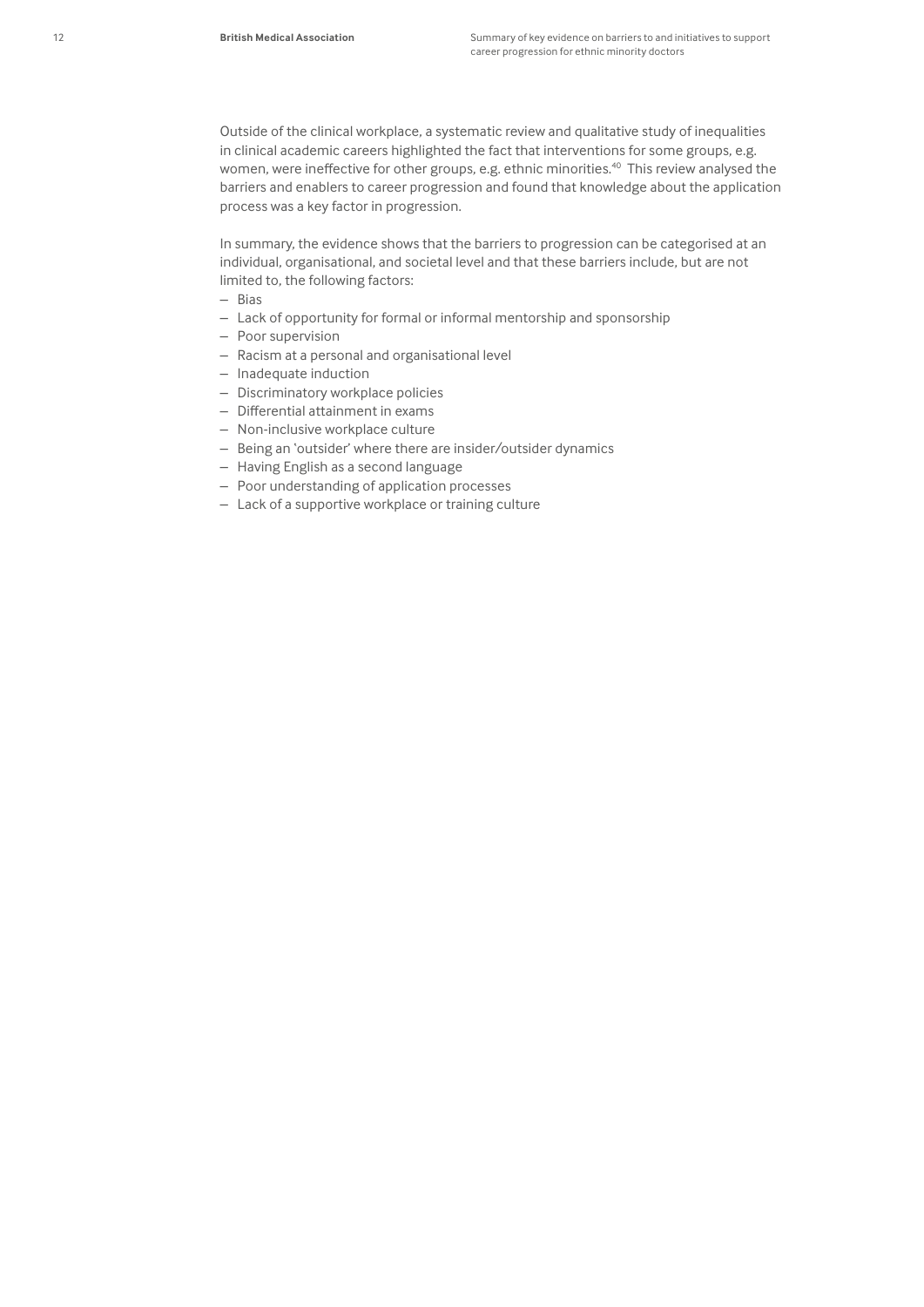## **Key interventions and initiatives**

#### **The NHS England Workforce Race Equality Standard (WRES)**

The [WRES](https://www.england.nhs.uk/about/equality/equality-hub/equality-standard/), introduced in 2015, requires NHS trusts and Clinical Commissioning Groups (CCGs) to annually self-report on nine indicators of workforce race equality. The indicators include ethnic minority staff representation at senior and board level, access to learning and development and experiences of bullying and harassment.

The first [Medical Workforce Race Equality Standard data report](https://www.england.nhs.uk/about/equality/equality-hub/equality-standard/medical-workforce-race-equality-standard-2020-data-report/) was published in 2021. It provides data on the medical workforce in NHS trusts and CCGs in England against a set of 11 indicators. The indicators are broadly similar to the WRES indicators.

The 2020 MWRES report sets out 15 recommendations for NHS England and employers to tackle inequalities. It is envisioned that the recommendations will be implemented and monitored in the wider WRES strategy and the NHS People Plan.

The WRES and MWRES are pivotal tools in monitoring the differences in experiences between staff from different ethnicities. However, they have a number of limitations. The WRES and MWRES do not apply to primary care and there are no WRES/MWRES equivalents for primary care. This limits our understanding of the impact of racism on staff working in primary care settings. Furthermore, the MWRES does not break down data by individual trusts. This makes it difficult to compare the performance of different trusts. Finally, the WRES and MWRES lack granular ethnicity data reporting. All staff members from ethnic minorities are grouped together as BAME, which limits the ability to compare experiences of staff from different minority ethnic groups.<sup>41</sup>

There is limited evidence available on the impact the WRES has had on career progression for ethnic minority staff in trusts and CCGs. Whilst there have been improvements in the number of ethnic minority NHS board members and the number of ethnic minority staff in the Very Senior Manager band, there has not been much progression against other indicators.

A 2019 independent evaluation of the WRES praised the WRES team for its work on raising the profile of race inequalities in NHS trusts, embedding understanding of the WRES amongst trust leadership, and embedding the WRES within the CQC well-led inspection domain.

However, it asserted "the extent to which trusts have acted on their data is extremely varied"42 and identified three key factors for future effectiveness:

- Retaining the same indicators and methodology, to enable trusts to monitor progress over time
- Prioritising future leadership of the WRES at national and local levels
- Taking steps to reduce "monitoring fatigue" by better utilising existing data and procedures.

Cunliffe (2021) argues that the national WRES team should be expanded to allow it to better address its remit.43 The 2021 Commission on Race and Ethnic Disparities report recommended that the CQC review its approach to including disparities for ethnic minority staff in its inspections of healthcare providers.<sup>44</sup>

An evaluation by the CQC of how WRES has been embedded into its regulatory inspections found that overall, including the WRES in the well-led framework had a positive impact.<sup>45</sup> It found that performance on WRES metrics had affected the rating for some trusts. It found that CQC inspection staff could improve their awareness of the WRES and that more consistency is needed in how the inspection deals with WRES metrics.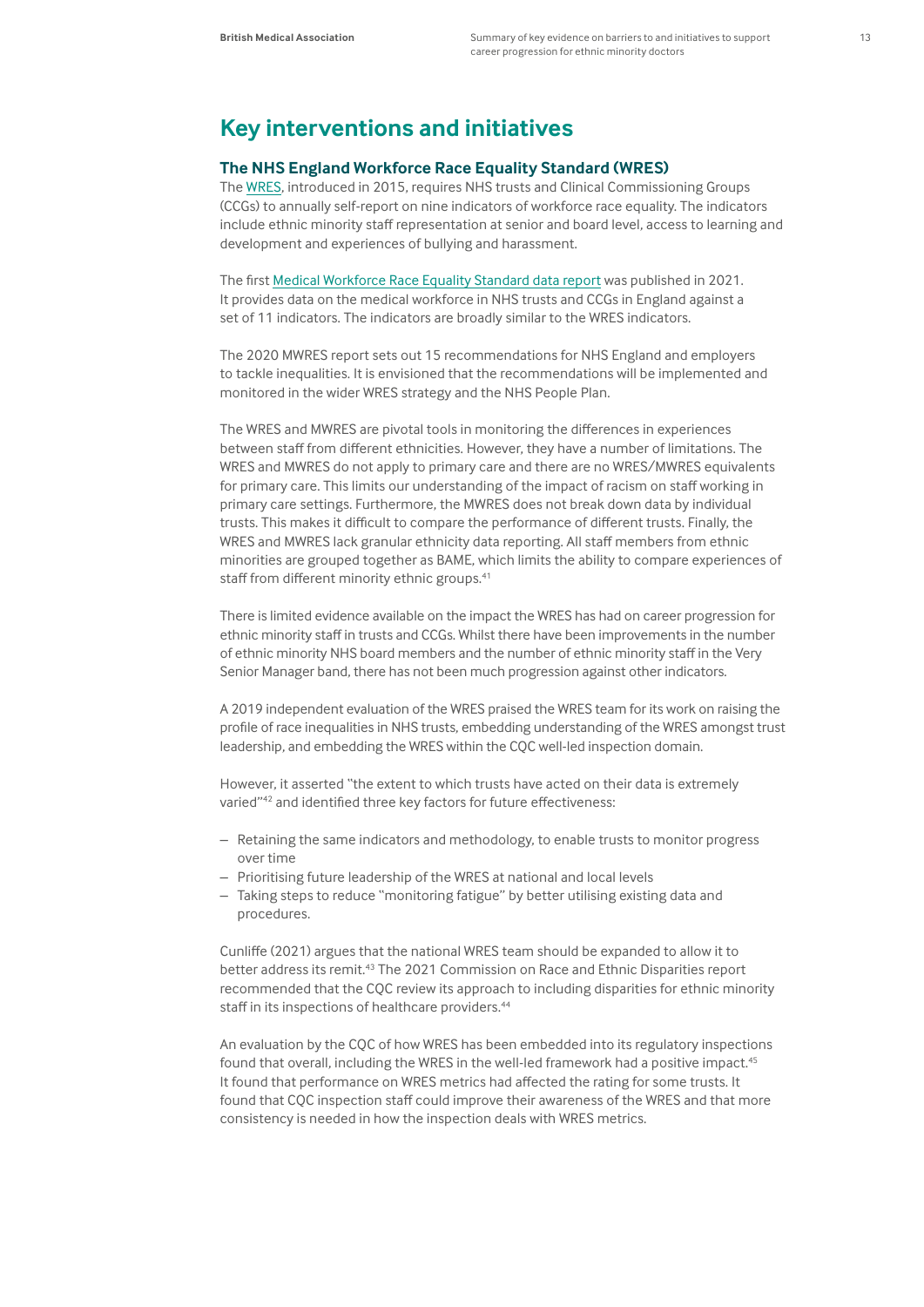#### **Regional WRES Strategies**

The London WRES Strategy listed the below programmes as being underway to promote race equality in trusts and CCGs in London but noted that none had been formally evaluated at that time:<sup>46</sup>

- King's Fund programme for Chief Executives
- Refresh of Pan-London ED&I Leads Network to raise profile across London and increase ability to support and influence
- Additional cohort of WRES Experts for London
- WRES Experts programme for London EDI leads
- WRES Advisor programme for Board members
- Establishment of WRES 3 (Employment Relations) group to share good practice
- BME Network of Networks
- Spotlight on Race Workshop for HRD leads
- Local Initiatives driven by Head of Equality and Inclusion e.g. North Middlesex spotlight on Recruitment.

#### **National leadership development programmes**

The NHS Leadership Academy runs two progression initiatives for ethnic minority healthcare staff. These initiatives are not specifically aimed at doctors.

**The NHS Leadership Academy [Stepping Up programme](https://www.leadershipacademy.nhs.uk/programmes/the-stepping-up-programme/)** is aimed at ethnic minority leaders and aspiring leaders across healthcare working in bands 5 to 7 or equivalent.

**The NHS Leadership Academy [Ready Now Programme](https://www.leadershipacademy.nhs.uk/programmes/the-ready-now-programme/)** is for senior ethnic minority leaders working at bands 8a or above.

An [evaluation](https://traverse.ltd/recent-work/case-studies/nhs-leadership-academy-evaluation-ready-now) commissioned by the NHS Leadership Academy found that participants reported positive impacts including increased confidence and wider networks. It found that at least one quarter of Ready Now participants surveyed described that their organisations or colleagues, such as line managers, had not been ready for change or were resistant to change. The authors recommended Ready Now should work alongside system-level changes.

**The NHS Leadership Academy Building Leadership for Inclusion** is a relatively new programme of work, established in 2019, which aims to equip all NHS leaders with equality and diversity capabilities.

The NHS Leadership Academy commissioned a [report](https://www.leadershipacademy.nhs.uk/resources/inclusion-equality-and-diversity/blfi-2/) for its recently established programme of work aimed at building equality, diversity and inclusion capabilities in all NHS leaders. The report emphasised the importance of engaging with those in positions of power and privilege. It acknowledged that while many diversity initiatives focus on marginalised individuals (such as the NHS Leadership Academy positive action programmes Stepping Up and Ready Now), senior individuals must commit to inclusion to create longstanding organisational change.

The report developed nine recommendations for inclusive workplace environments:

- 1. create genuine opportunities to engage with and share lived experience
- 2. engage with those in positions of power and privilege
- 3. identify, connecting and supporting key allies and sponsors
- 4. treat equality, diversity and inclusion as a wicked/complex issue; e.g. focusing on culture and relationships
- 5. stimulate and encourage people to engage with a compelling narrative
- 6. take practice-based approach to trial and experimentation
- 7. triangulating a range of data sources to inform initiatives, strategy and evaluation
- 8. building accountability, engagement and ownership of ED&I across the system, and
- 9. promoting collaboration and equal representation across all activities.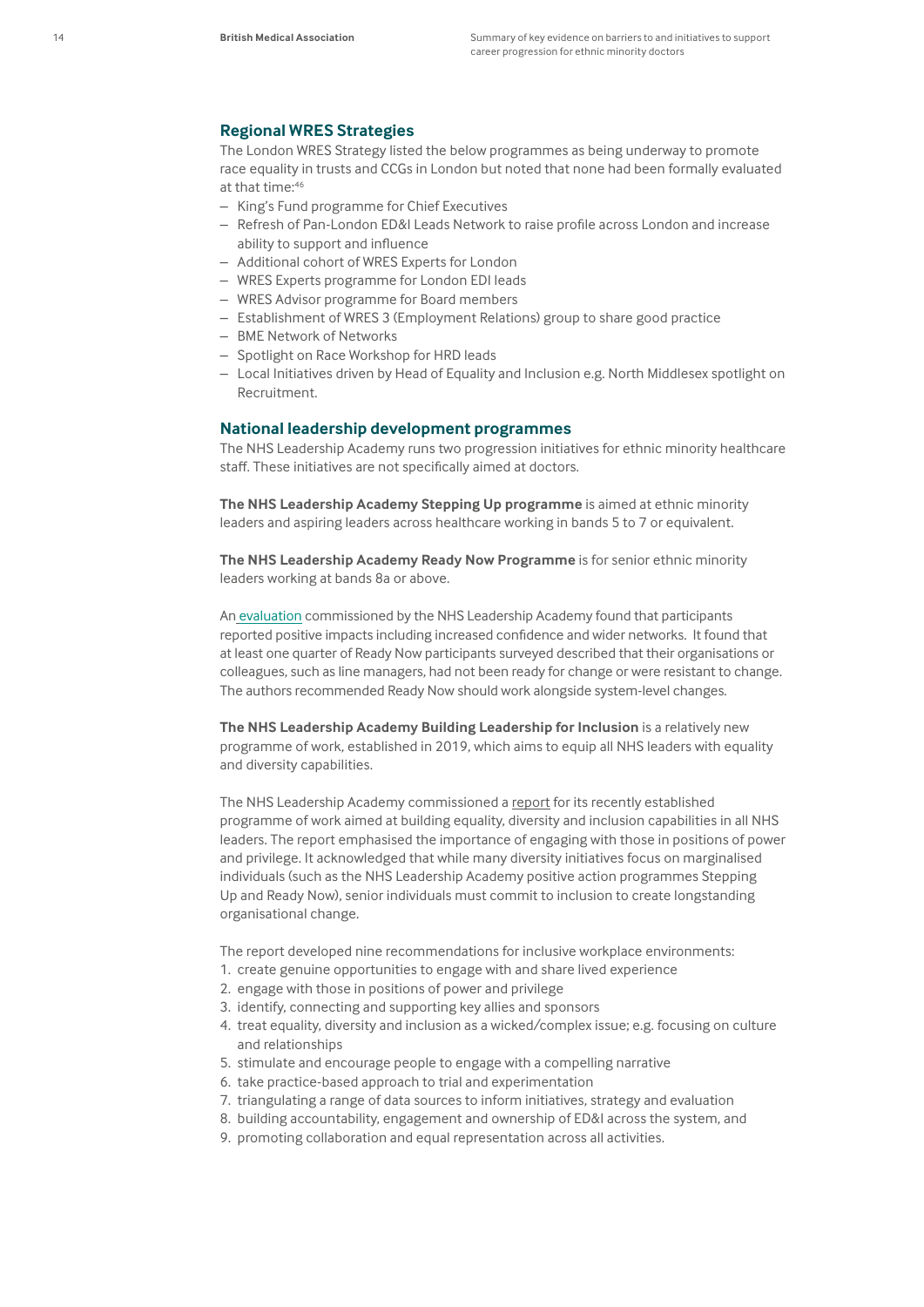The **[NHS Leadership Academy Nye Bevan Leadership programme](https://www.leadershipacademy.nhs.uk/programmes/nye-bevan-programme/)** is not specifically aimed at ethnic minority leaders. It aims to develop personal resilience, confidence, and capabilities in participants over a 12-month period. It [reports](https://www.leadershipacademy.nhs.uk/programmes/nye-bevan-programme/) positive results for participants, with nearly 40% of graduates reporting being in a more senior role since undertaking the programme, and 90% directly attributing this to the programme. There is no available information on how many participants are from an ethnic minority background.

#### **Mentoring and sponsorship**

Some evidence suggests that mentoring schemes have a positive impact on doctors' career progression. A study (Steven et al, 2008) of the benefits of mentoring for NHS doctors found benefits across three overarching themes: professional practice, personal well-being, and development. Participants in mentoring schemes reported improved relationships and teamwork, as well as improved professional and personal confidence and morale. The authors asserted that their work added to a growing evidence base that mentoring can be highly beneficial.<sup>47</sup>

An observational study (Ong et al, 2018) found that mentoring had a positive impact on pass rates in the MRCGP assessment. Mentored trainees achieved higher pass rates in the MRCP Part 1 exam compared to non-mentored trainees (84% vs 42%). Mentored IMG trainees received higher rates in the MRCP Part 2 exam than non-mentored IMG trainees (71% vs 24%).48 The authors found that mentored trainees had increased confidence and believed that the mentorship had aided their career progression. The authors emphasise that mentors must be given appropriate training and organisational support and note the professional development benefits for mentors. Mentees who had not found the experience useful reported that they believed this was due to insufficient time and not having a strong relationship with their mentor.

The Department of Health and Social Care report on the gender pay gap in medicine (2020) found that half of survey respondents (men and women) agreed that mentoring had a positive impact on career progression, $49$  although this data was not broken down by ethnicity.

A review of medical mentoring relationships (Sng et al, 2018) found evidence that mentoring is most effective when the mentoring environment is supportive. The review also emphasised the importance of mentoring relationships being evaluated.<sup>50</sup>

Sponsorship is a less formal relationship than mentoring and involves guidance and coaching. A review of its role in academic paediatrics<sup>51</sup> asserted the benefits of sponsorship on career progression, while cautioning against shifting a burden of supporting career progression of junior staff on to senior ethnic minority staff at an organisation.

There is some evidence that those from ethnic minorities may find it more difficult to access mentoring and sponsorship opportunities. Woolf (2016) argues that relationships with senior doctors are a critical way to access learning opportunities but that ethnic minority doctors may find it more difficult to access mentoring and sponsorship relationships with senior colleagues.<sup>52</sup> Research for the GMC (2019) also asserts that ethnic minority trainees may find it more difficult to access mentoring opportunities.<sup>53</sup> Some independent and nonprofit ethnic minority medical organisations, including Black Women in Health and African Caribbean Medical Mentors, provide mentoring for members.

#### **Reverse mentoring**

Reverse mentoring describes a junior employee working with a senior colleague with the aim of improving their leadership. There is limited evidence available on the value of reverse mentoring schemes. A study by Raze and Onyesoh (2020) of a (non-doctor) programme in Guy's and St Thomas's NHS Foundation found that it strengthened the mentee's understanding of and commitment to tackling equality and inclusion concerns.<sup>54</sup> However, there was no evidence in this study that reverse mentoring impacted the career progression of the mentors or that it led to a more inclusive workplace culture.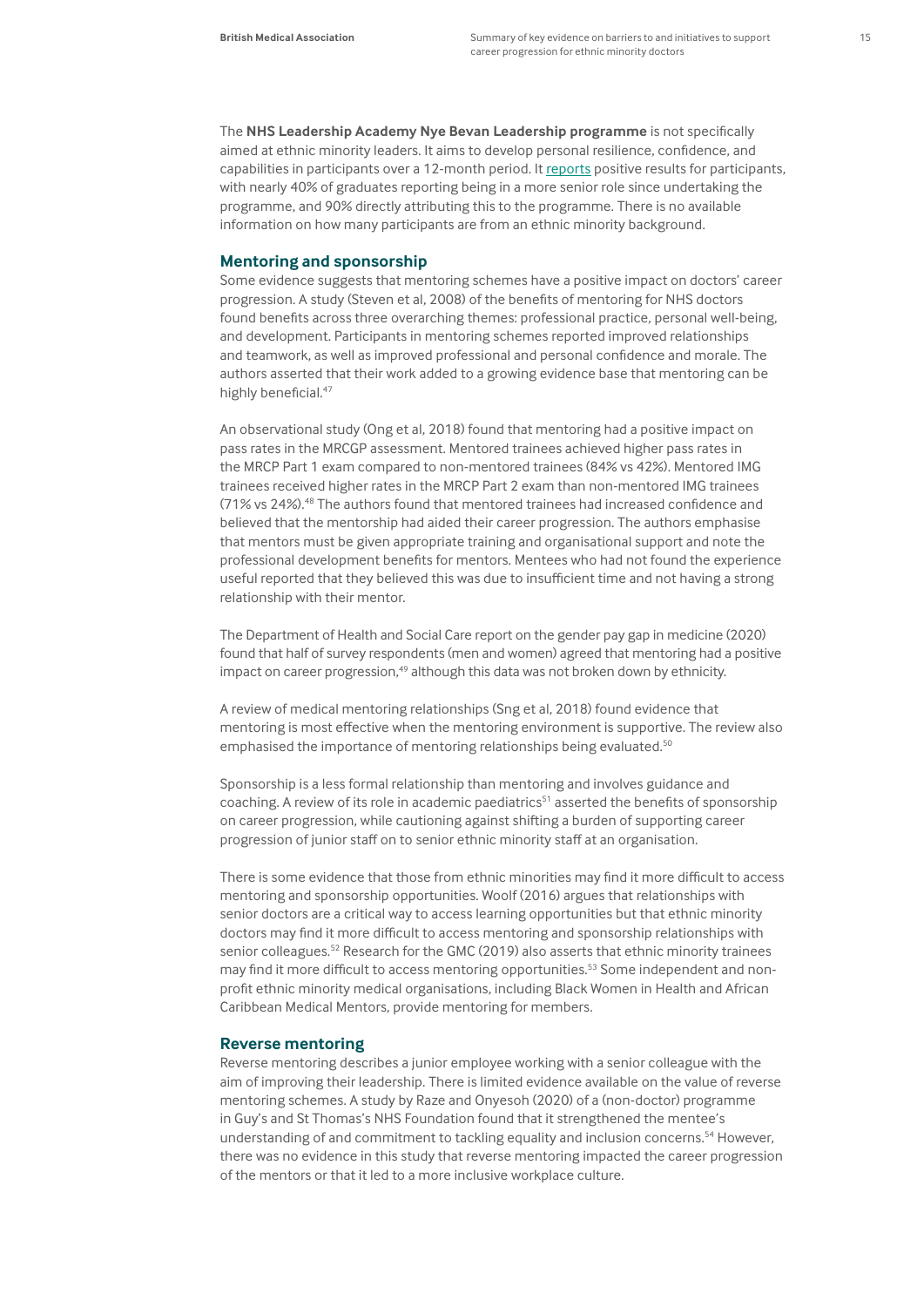#### **Staff networks**

Successful staff networks offer a supportive and safe space to have discussions on issues around inequality and discrimination. They have slowly developed from providing informal networking opportunities to becoming business partners in support of the business mission.

#### NHS England-Improving through inclusion (2017)<sup>55</sup>

There is mixed evidence on the impact of staff networks on career progression. Esmail (2009) proposes that staff networks can help individuals to feel less individually exposed and more supported when raising concerns about staff culture.<sup>56</sup>

Qualitative research by the King's Fund on ethnic minority staff networks in the NHS found that network members found being part of a network empowering.57 Other benefits included increased access to finding out about training opportunities and finding opportunities within the network to mentor or coach others. The effectiveness of networks can be limited by a lack of resources, including time. The King's Fund recommended that organisations consider appointing a senior leader to sponsor staff networks.

A survey of staff networks by NHS Employers (2021) found that more than half of the networks surveyed didn't have a budget and thirty percent did not have a workplan.

#### **Initiatives to improve workplace culture**

The NHS England WRES team has developed a culture transformation pilot for trusts. At the time of writing, this is being trialled by Whittington NHS Trust as a pilot programme and has not yet been evaluated.<sup>58</sup>

An evaluation of NHSEI's Culture and Leadership Programme (Kilbane et al, 2020) found that many of the trusts that had signed up to the programme did so in response to regulatory concerns such as CQC inspection ratings.59 The evaluators found that the programme, in which trusts develop 'culture change teams', showed promising signs of being effective but that more needed to be done to encourage senior leadership commitment to the programme and to embed equality, diversity, and inclusion throughout the programme.

#### **Freedom to Speak Up Guardians**

Freedom to Speak Up Guardians provide confidential and independent support and advice to staff concerned about a workplace issue. All NHS trusts are required to have a Freedom to Speak Up Guardian.<sup>60</sup> Guardians are expected to liaise with the trust to highlight cultural issues, such as high levels of bullying and harassment, and help the trust to tackle them.

A recent engagement exercise undertaken by the London Workforce Race Strategy team highlighted that 87% of all Freedom to Speak Up Guardians are White. The Social Policy Forum has been working with NHS England to achieve an increased representation of Freedom to Speak Up Guardians from ethnic minority backgrounds.

The National Guardians' Office (2021) looked at people's experiences of accessing their Freedom to Speak Up Guardian and whether ethnicity has an impact. The research found that Black and minority ethnic workers who had spoken up reported that they thought Freedom to Speak Up Guardians had a good understanding of discrimination and bias, were empathetic, and had good listening skills.<sup>61</sup> All medical professionals should have access to some form of independent pathway for raising concerns.

The London Workforce Strategy team (2020) found that trust was a key issue for ethnic minority healthcare staff using the Guardian service, with some staff feeling worried they could suffer adverse consequences for speaking with Guardians.<sup>62</sup>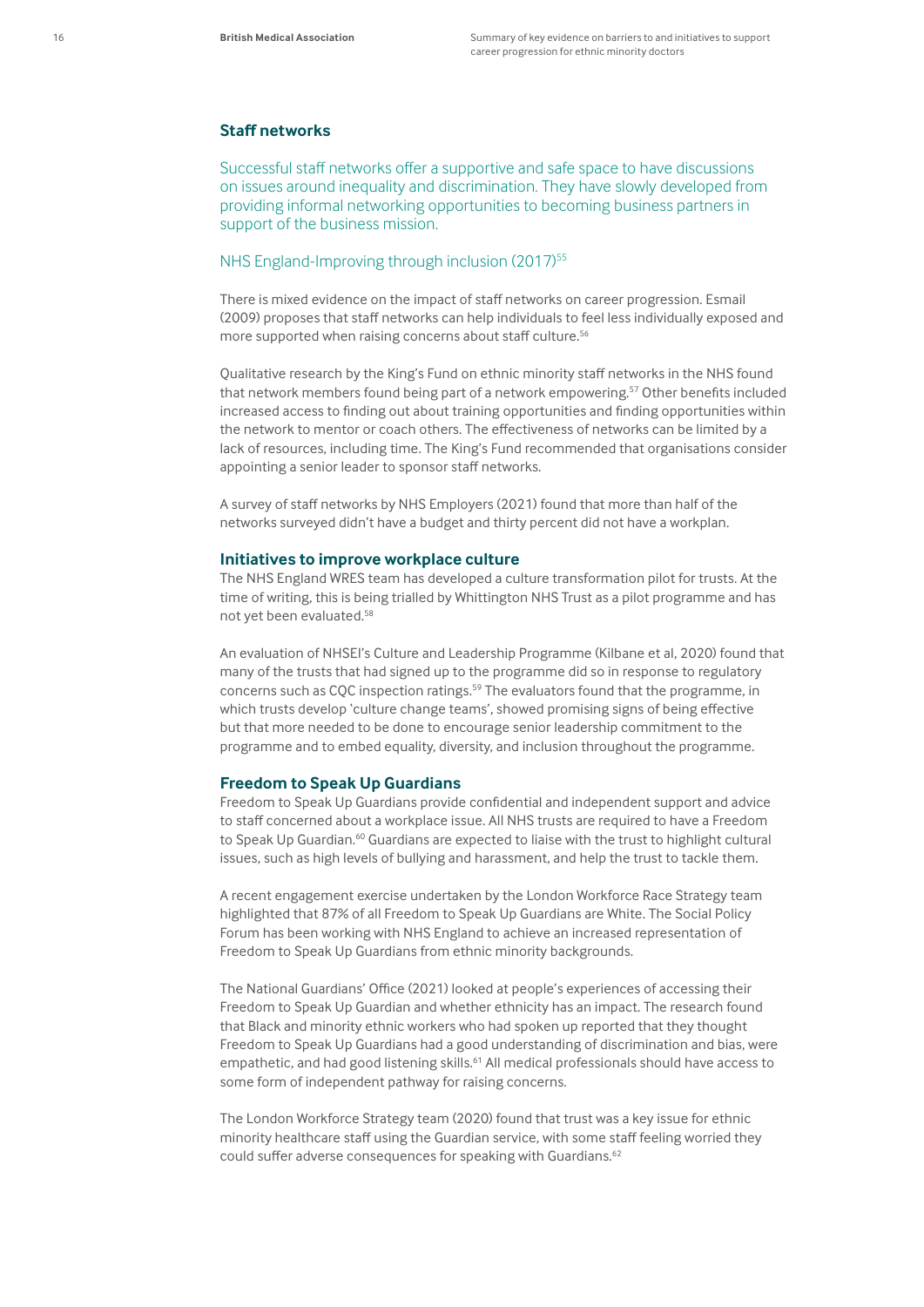A qualitative study (Jones et al, 2021) of Freedom to Speak Up Guardians in the NHS found that the majority of Guardians' work is focused on bullying and harassment, rather than on patient safety concerns. The authors found that the Guardians had not been appropriately equipped with training and guidance to appropriately deal with bullying and harassment.<sup>63</sup> There is no equivalent of the Guardian programme in the devolved nations. Scotland has an [independent national whistleblowing officer](https://inwo.spso.org.uk/nhs-organisations), and all health boards are required to have a non-executive director who is a whistleblowing champion. However, the whistleblowing officer's remit does not extend to individual grievances.

#### **Equality, diversity and inclusion training**

Equality diversity and inclusion (EDI) training is mandatory for all NHS staff. This training teaches staff about workplace discrimination and gives staff the legal and practical tools to address discrimination. There is currently no available evidence of the impact of EDI training on career progression for ethnic minority doctors.

#### **Unconscious bias training**

Recruiter bias is a key barrier to career progression for ethnic minority doctors. However, there is limited evidence that unconscious bias training is linked to career progression. Atewologun et al's (2018) review of the evidence on unconscious bias training indicated mixed evidence on its effectiveness. It found that training can be effective in raising awareness of and reducing implicit bias, but that there is limited evidence on its effectiveness in reducing "unconscious" bias and changing behaviours.64 Atewologun recommends that unconscious bias training is evaluated by organisations that use it and that it is used in context of a wider programme.

The [NHS Staff Council's Good practice guide to equality, diversity and inclusion](https://www.nhsemployers.org/sites/default/files/2021-10/NHS%20good%20practice%20guidance_Final.pdf) training sets out that all NHS staff complete unconscious bias training, as well as annual refresher training. However, the Commission on Race and Ethnic Disparities recommends that companies move away from funding unconscious bias training.<sup>65</sup>

#### **Recruitment initiatives**

Kline (2021) writes that all leaders and staff involved in recruitment processes need to understand how biases, stereotypes and assumptions influence recruitment and career progression. His review, "No More Tick Boxes", collects evidence across different industries on how to make recruitment, progression and human resources processes fairer. It sets out a framework, complemented by a practitioners guide on ways to achieve this.<sup>66</sup> The review considers each stage of HR processes, including how job adverts are written and advertised, shortlisting and interview processes, appointment decisions, induction, and appraisals. NHS England has developed a new talent management methodology being trialled by North Middlesex University Hospital NHS Trust. There is no evidence yet available on its effectiveness.<sup>67</sup>

#### **Support initiatives for overseas doctors**

Inadequate induction is a fundamental barrier to career progression for ethnic minority doctors. Evidence demonstrates a clear need for and benefits to providing inductions to IMG doctors. The 2020 MWRES report recommended that IMGs are given appropriate inductions and provided with development opportunities "as a valued part of the workforce rather than just a clinical resource".<sup>68</sup> Despite this, inductions are inconsistent in quality.<sup>69</sup>

The Scotland Deanery has established initiatives to support IMG doctors, including a bi-annual [induction day](https://www.scotlanddeanery.nhs.scot/trainee-information/international-medical-graduates-imgs/scottish-img-induction-day/), IMG staff support network, and IMG buddy system. Feedback from participants was positive but there was no evaluation of the impact of the programmes on the career progression of IMG doctors in Scotland.

The GMC provides a half-day workshop, *Welcome to UK Practice*, open to all new overseas doctors in the UK. A 2019 independent evaluation of the workshop found that the workshops are valued by participants and that attendees showed significantly improved understanding of ethical issues, the GMC, and UK medical practice.<sup>70</sup> However, understanding had diminished somewhat after three months, leading the authors to suggest that the initiative needed to be longer-term with mechanism in place to reinforce learning*.*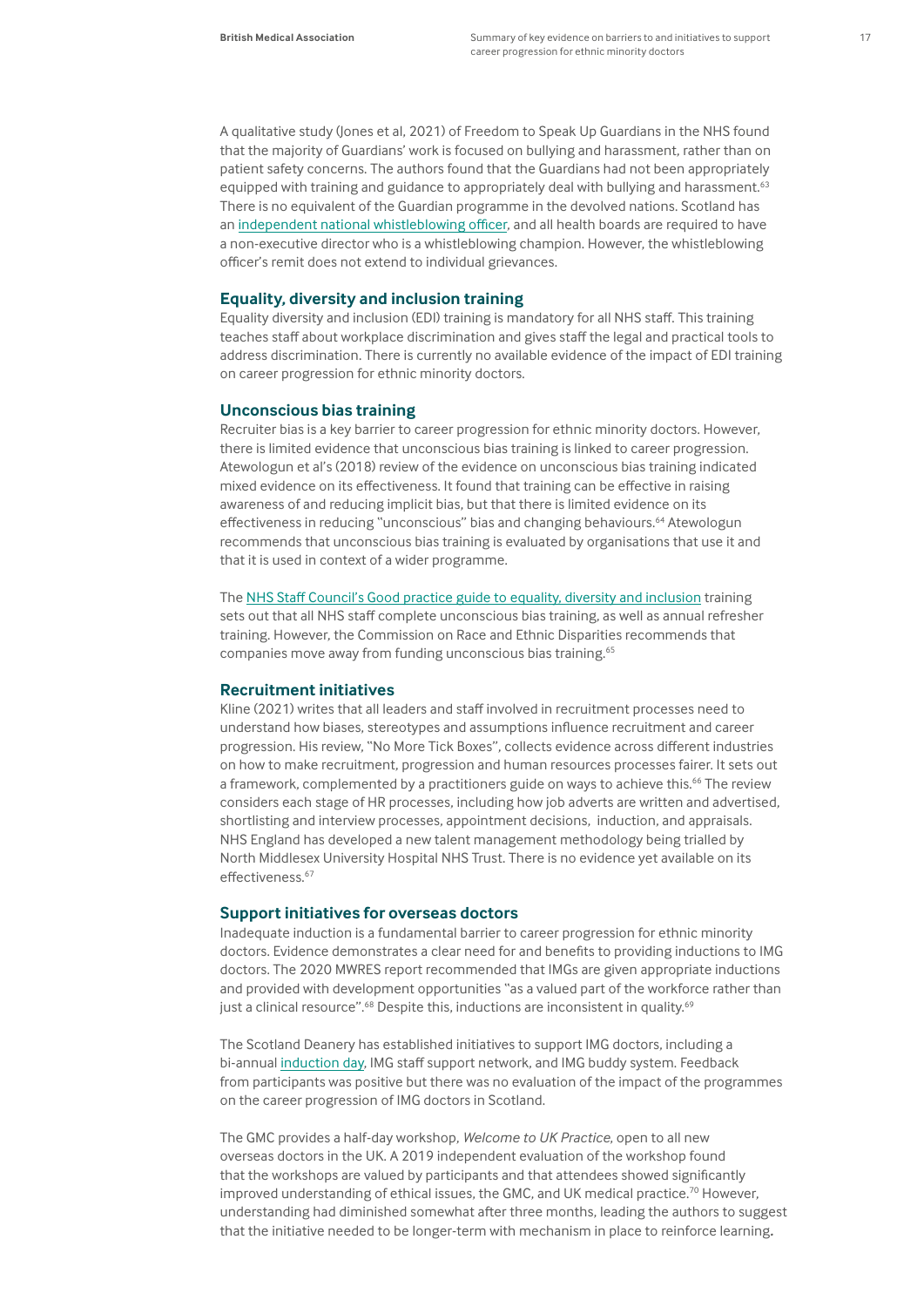Kehoe (2017) also argues that initiatives to support overseas doctors must be more comprehensive than a one-off induction and provide ongoing support.<sup>71</sup>

A review (Shah, 2021) of the CAPS scheme inducting refugee doctors to working in the NHS attributed its effectiveness to its provision of pastoral support alongside educational and linguistic support.<sup>72</sup> The authors do, however, question why the majority of participants do not progress into training roles, working instead as locally-employed doctors. They suggested that extending the scheme could help more refugee doctors into training roles.  $73$ 

#### **Leadership accountability**

The NHS has made a number of attempts to tackle overt discrimination over a long period of time. However, the fact that discrimination still clearly exists within the NHS suggests that unless boards and individual leaders within organisations recognise and accept their responsibility to own and address structural discrimination, progress will continue to stall.

#### Nuffield Trust (2021)

Cunliffe (2021) suggests that Trusts set measurable targets to evaluate progress and that the lack of this currently happening is preventing progress.<sup>74</sup> An evaluation of NHSEI's Culture and Leadership Programme for Trusts proposes that performance targets focused on efficiency and cost-reduction can prevent leaders from feeling supported to tackle equality issues.75 The King's Fund (2020) also argue that operational and financial pressures are a barrier to compassionate leadership.<sup>76</sup> The appointment of leaders on an interim or acting basis and board member turnover can present a further barrier.<sup>77</sup>

The report *Building Leadership for Inclusion* (2019), commissioned for the NHS Leadership Academy, suggests that a new approach to leadership, focused on collaborating with and listening to diverse staff voices, is needed.<sup>78</sup> The British Association of Physicians of Indian Origin also emphasise the need for accountability for inclusive leadership.79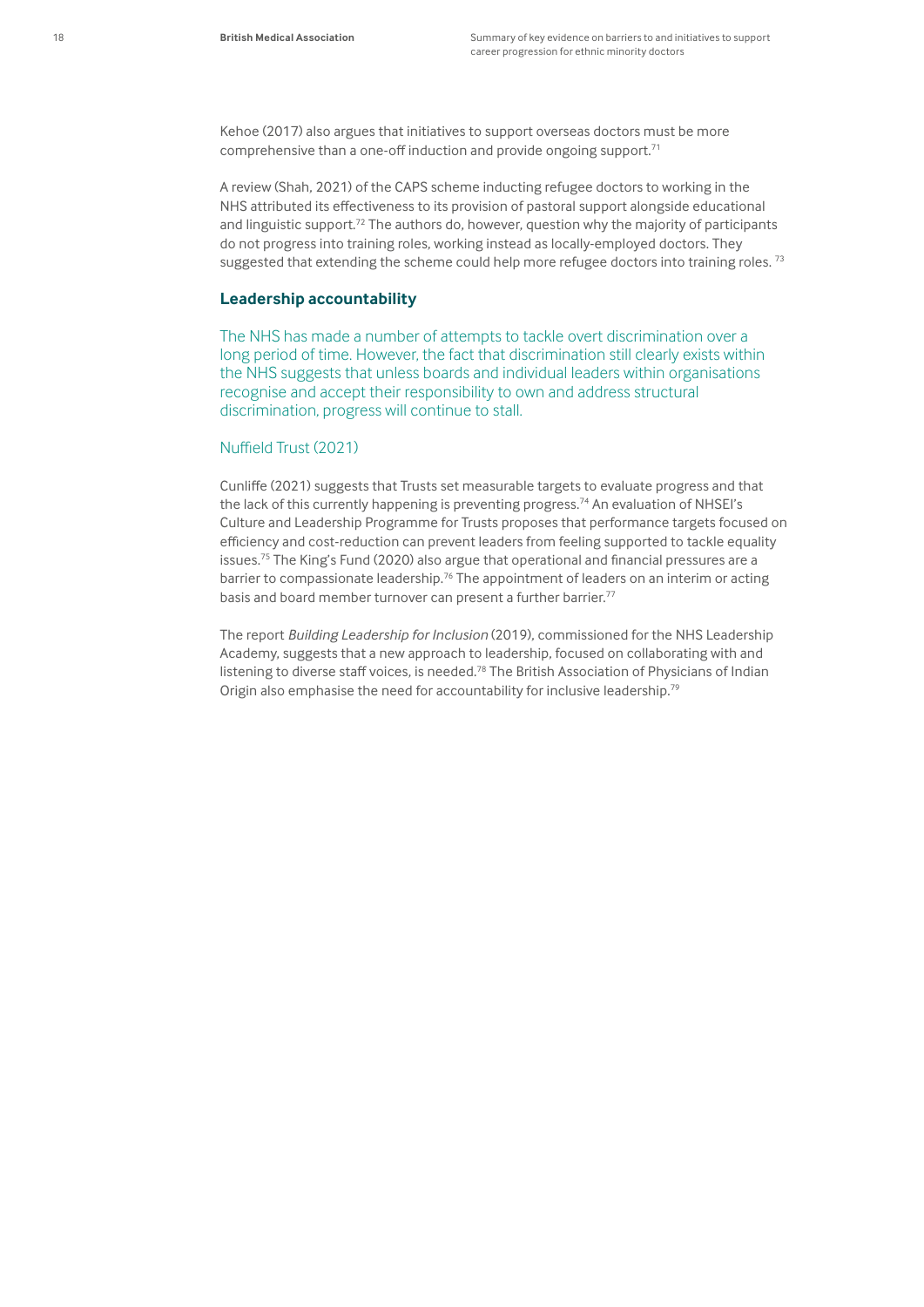## **Findings from comparable professions**

A review by the [Chartered Institute of Personnel Development](https://www.cipd.co.uk/Images/addressing-the-barriers-to-BAME-employee-career-progression-to-the-top_tcm18-33336.pdf) of barriers to progression for ethnic minority employees across all industries found that the key barriers to progression were organisational culture, access to mentoring, role models, and lack of support from line management.<sup>80</sup>

#### **Law**

There has been a gradual increase in the number of solicitors from ethnic minorities in the UK. However, ethnic minority solicitors remain under-represented in senior roles.<sup>81</sup> 35% of white private practice solicitors are partners, compared to 25% of ethnic minority solicitors.<sup>82</sup>

Ethnic minority solicitors are more likely to have experienced adverse discrimination (13%) and bullying (16%) compared to their white counterparts (8% and 13% respectively).<sup>83</sup>

A review of diversity in the legal profession by the SRA (Solicitors Regulation Authority) in 2017<sup>84</sup> found that some ethnic minority female lawyers believed mentoring, coaching, and role models were strong enablers of leadership progression.<sup>85</sup>

The Legal Services Board regulates the legal profession and is required by the Legal Services Act 2007 to encourage "an independent, strong, diverse and effective legal profession". Since 2011, all regulated firms have been required to collect, report, and publish data about the diversity make-up of their workforce every two years.

A critique by Flint (2017) asserted that this has had a limited impact on improving career progression of solicitors.<sup>86</sup> Flint argued that the Legal Services Board ignored the suite of recommendations of a major report into diversity in the profession by only focusing on and implementing the recommendation on diversity reporting.

The SRA encourages, but does not require larger firms, to publish an accompanying interpretation of their data and information about diversity initiatives. The SRA also provides case studies but not information on the impact of these initiatives.

The Law Society has set out a [diversity and inclusion charter](https://www.lawsociety.org.uk/campaigns/diversity-and-inclusion-charter) for employers to sign up to as a public commitment to promoting diversity and inclusion. The charter is accompanied by best practice guidance and toolkits for signatories. Approximately one third of legal practices in England and Wales have signed up to the charter. The charter provides case studies of actions legal firms are taking to promote diversity and inclusion, but this is not accompanied by evidence on the effectiveness.

A 2021 Law Society report recommends a set of measures to improve race equality in the law profession.<sup>87</sup> These include setting targets for leaders and linking senior leader's pay and bonuses to diversity and inclusion outcomes.

#### **Pharmacy**

Pharmacists from ethnic minorities make up about 40% of the UK's pharmacy workforce. There is evidence of disparities experienced by ethnic minority pharmacists including:

- $-$  a 16% ethnicity pay gap<sup>88</sup>
- $-$  differential attainment $89$
- experiences of bullying (a survey found that 56% of pharmacy staff had experienced racism from colleagues in the past year)<sup>90</sup>
- disproportionate referrals to fitness to practise proceedings

A systematic review (Seston et al, 2015) found evidence of barriers to career progression for pharmacists from ethnic minorities, but that it was not strong enough to be unequivocal and that the area needed to be further researched.<sup>91</sup>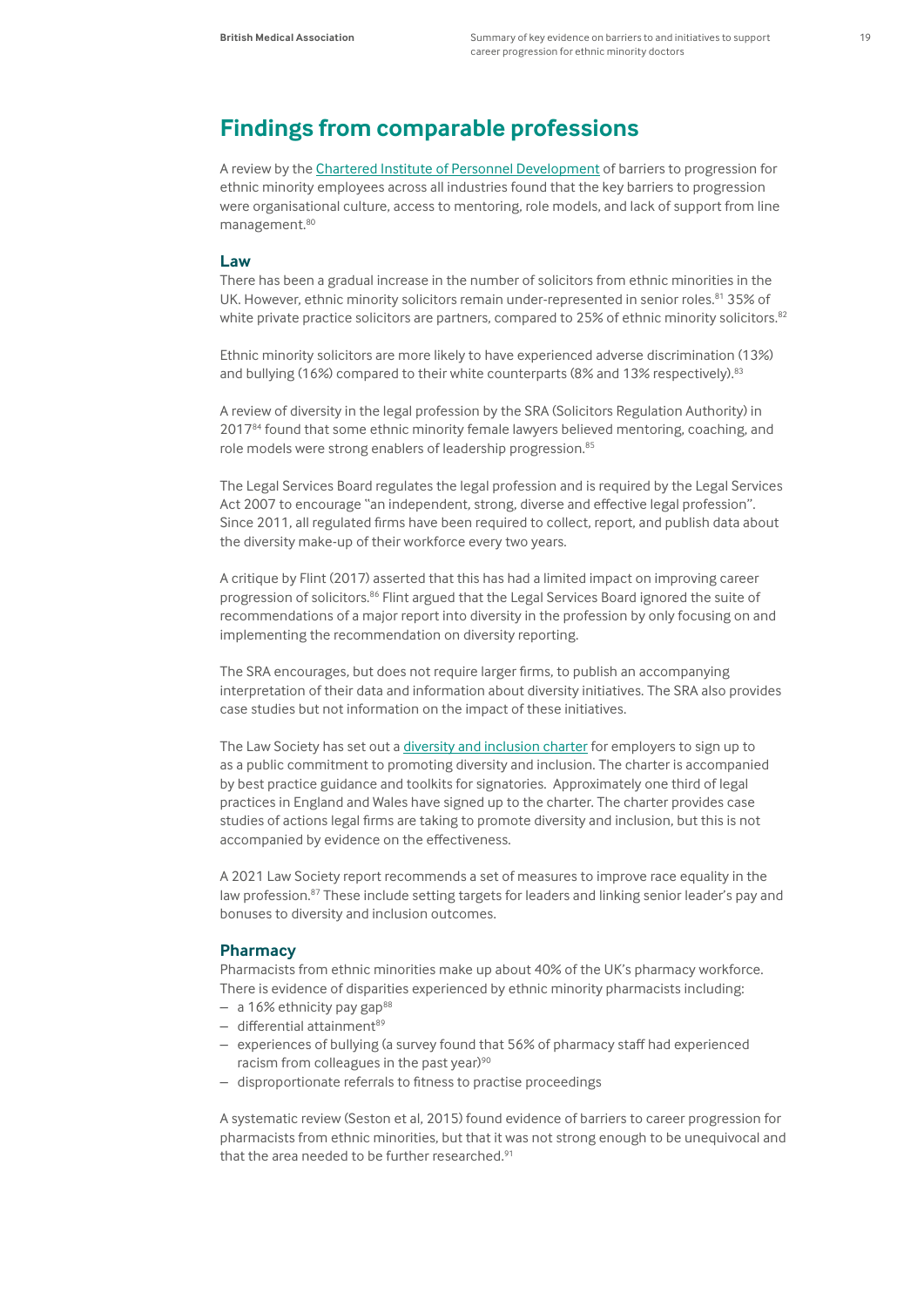The Royal Pharmaceutical Society published a five-year inclusion strategy in 2020.92 The Royal Pharmaceutical Society also runs a Pledge scheme where pharmacists and employers of pharmacists can pledge to support the pharmacy profession to be more inclusive.<sup>93</sup> The Pledge is accompanied by supportive statements from stakeholder bodies across the profession. There is no information available evaluating the impact of the pledge or information about plans to evaluate the impact.

Like medicine and law, there are voluntary membership organisations providing development opportunities for ethnic minority pharmacists. For example, the [UK Black](https://www.theukbpa.com/about)  [Pharmacists Association](https://www.theukbpa.com/about) runs mentoring programmes.

#### **Nursing**

19% of the UK's nursing workforce are from ethnic minorities. Like doctors, there are higher rates of bullying and harassment, referrals to disciplinary proceedings, and disproportionately low rates of representation in senior roles for ethnic minority nurses.

Isaac (2020) asserted that the grouping of all ethnic minority staff under 'BAME' for date reporting and equality targets obscured the experiences and needs of Black nurses.<sup>94</sup>

Johnson (2021) considers evidence on ethnic minority nurses' access to professional development, citing disproportionate access as a key factor in progression disparities.<sup>95</sup> NHS Leadership Academy leadership programmes are also open to nurses.

An NH review (2017) of initiatives to support ethnic minority nurses and midwifes to progress into senior roles found that leadership at trust board level and a focus on the WRES is a key feature of trusts performing well on WRES metrics. Actions these trusts had taken included:

- having WRES data signed off by the board
- having an identified board lead for race equality
- $-$  developing a race equality action plan that was regularly monitored by the board.<sup>96</sup>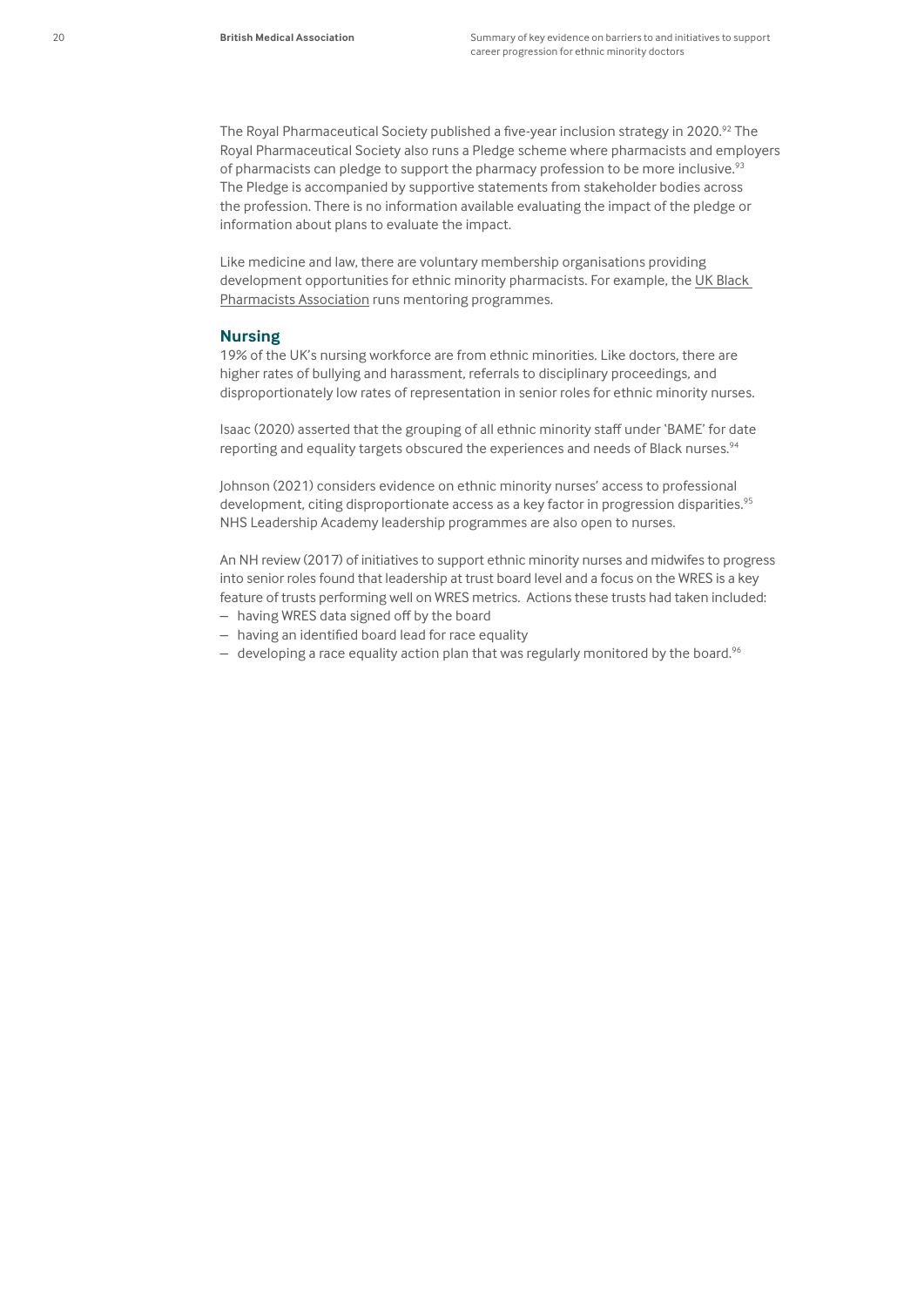## **References**

- 1 GMC (2020) [The state of medical education and practice in the UK: 2020](https://www.gmc-uk.org/-/media/documents/somep-2020_pdf-84684244.pdf)
- 2 Sng, J.H. et al (2017) [Mentoring relationships between senior physicians and junior](https://pubmed.ncbi.nlm.nih.gov/28562193/)  [doctors and/or medical students: A thematic review](https://pubmed.ncbi.nlm.nih.gov/28562193/)
- 3 BMA (2020) [Disability in the medical profession: Survey findings 2020](https://www.bma.org.uk/media/2923/bma-disability-in-the-medical-profession.pdf)
- 4 Kline, R. (2014) [The "snowy white peaks" of the NHS: A survey of discrimination in](https://www.mdx.ac.uk/__data/assets/pdf_file/0015/50190/The-snowy-white-peaks-of-the-NHS.pdf.pdf)  [governance and leadership and the potential impact on patient care in London and](https://www.mdx.ac.uk/__data/assets/pdf_file/0015/50190/The-snowy-white-peaks-of-the-NHS.pdf.pdf)  [England](https://www.mdx.ac.uk/__data/assets/pdf_file/0015/50190/The-snowy-white-peaks-of-the-NHS.pdf.pdf)
- 5 GMC (n.d.) [Differential attainment data and research](https://www.gmc-uk.org/education/standards-guidance-and-curricula/projects/differential-attainment/data-and-research)
- 6 NHS Race and Health Observatory (2021) [The power of language](https://www.nhsrho.org/wp-content/uploads/2021/11/NHS_RaceHealthObservatory_Terminology-consultation-report-NOV-21-1.pdf)
- 7 GMC (2020) [The state of medical education and practice in the UK: 2020](https://www.gmc-uk.org/-/media/documents/somep-2020_pdf-84684244.pdf)
- 8 NHS England (2021) [Medical Workforce Race Equality Standard data report 2020](https://www.england.nhs.uk/wp-content/uploads/2021/07/MWRES-DIGITAL-2020_FINAL.pdf)
- 9 GMC (2020) [The state of medical education and practice in the UK: 2020](https://www.gmc-uk.org/-/media/documents/somep-2020_pdf-84684244.pdf)
- 10 NHS England (2021) [Workforce Race Equality Standard 2020](https://www.england.nhs.uk/publication/workforce-race-equality-standard-2020-supporting-data/)
- 11 Ibid.
- 12 Royal College of Physicians (2019) [The medical workforce BC \(Before COVID-19\): the](https://protect-eu.mimecast.com/s/456KCyXjjtVL86IZ8qah?domain=rcplondon.ac.uk)  [2019 UK consultant census](https://protect-eu.mimecast.com/s/456KCyXjjtVL86IZ8qah?domain=rcplondon.ac.uk)
- 13 Medical Schools Council (2018) [Clinical academic survey report](https://www.medschools.ac.uk/media/2491/msc-clinical-academic-survey-report-2018.pdf)
- 14 Advisory Committee on Clinical Excellence Awards (2020) [ACCEA annual report 2019](https://www.gov.uk/government/publications/accea-annual-report-2019)
- 15 Appleby, J (2018) [Ethnic pay gap among NHS doctors](https://www.bmj.com/content/362/bmj.k3586)
- 16 NHS England (2021) [Medical Workforce Race Equality Standard data report 2020](https://www.england.nhs.uk/wp-content/uploads/2021/07/MWRES-DIGITAL-2020_FINAL.pdf)
- 17 Cunliffe, S. (2021) [Corporate Gaslighting Race, Recruitment and Denial in the NHS](https://citou.com/wp-content/uploads/2021/10/Race-and-Recruitment-Report-FINAL-2-10-21.pdf)
- 18 Data sourced from [GMC Education Data Reporting Tool](https://reports.gmc-uk.org/analytics/saw.dll?Dashboard)
- 19 GMC (2019) [Fair to refer? Reducing disproportionality in fitness to practise concerns](https://www.gmc-uk.org/-/media/documents/fair-to-refer-report_pdf-79011677.pdf)  [reported to the GMC](https://www.gmc-uk.org/-/media/documents/fair-to-refer-report_pdf-79011677.pdf)
- 20 Ibid.
- 21 BMA (2018) [Caring, supportive, collaborative? Doctors' views on working in the NHS](https://www.bma.org.uk/media/2035/bma-caring-supportive-collaborative-survey-report-sept-2018.pdf)
- 22 NHS (2021) [NHS Staff Survey National results briefing](https://www.nhsstaffsurveys.com/Caches/Files/ST20%20national%20briefing%20doc.pdf)
- 23 GMC (2019) [SAS and LE doctors survey initial findings report](https://www.gmc-uk.org/-/media/documents/sas-and-le-doctors-survey-initial-findings-report-060120_pdf-81152021.pdf)
- 24 BMA (2018) [Caring, supportive, collaborative? Doctors' views on working in the NHS](https://www.bma.org.uk/media/2035/bma-caring-supportive-collaborative-survey-report-sept-2018.pdf)
- 25 ITV News (2019) [https://www.itv.com/news/2019-10-31/can-i-have-a-white-doctor](https://www.itv.com/news/2019-10-31/can-i-have-a-white-doctor-for-the-operation-racist-abuse-against-nhs-staff-almost-triples-itv-news-finds)[for-the-operation-racist-abuse-against-nhs-staff-almost-triples-itv-news-finds](https://www.itv.com/news/2019-10-31/can-i-have-a-white-doctor-for-the-operation-racist-abuse-against-nhs-staff-almost-triples-itv-news-finds)
- 26 BMA (2020) [Disability in the medical profession Survey findings 2020](https://www.bma.org.uk/media/2923/bma-disability-in-the-medical-profession.pdf)
- 27 Huffington Post (2020) [Exclusive: Muslim Medics taunted about bacon and alcohol](https://www.huffingtonpost.co.uk/entry/islamophobia-nhs-muslim-doctors-institutionalised_uk_5f562e80c5b62b3add43cccb) 28 Esmail, A et al. (2005) A critical review of leadership initiatives aimed at people from
- [Black and Minority Ethnic Groups](http://www.aneezesmail.co.uk/PDF%20files/HealthFoundReport.pdf)
- 29 Daga et al. (2020) [Differential attainment in career progression for doctors in the UK](https://sushrutajnl.net/index.php/sushruta/article/view/108)
- 30 BAPIO (2021) [Bridging the Gap Tackling Differential Attainment in the Medical Profession](https://www.sushrutajnl.net/index.php/sushruta/issue/view/13)
- 31 Work Psychology Group for the GMC (2019) [What supported your success in training?](https://www.gmc-uk.org/-/media/documents/gmc-da-final-report-success-factors-in-training-211119_pdf-80914221.pdf)  [A qualitative exploration of the factors associated with an absence of an ethnic](https://www.gmc-uk.org/-/media/documents/gmc-da-final-report-success-factors-in-training-211119_pdf-80914221.pdf)  [attainment gap in post-graduate specialty training](https://www.gmc-uk.org/-/media/documents/gmc-da-final-report-success-factors-in-training-211119_pdf-80914221.pdf)
- 32 GMC (2019) [Caring for doctors, caring for patients](https://www.gmc-uk.org/-/media/documents/caring-for-doctors-caring-for-patients_pdf-80706341.pdf)
- 33 GMC (2019) [Caring for doctors, caring for patients](https://www.gmc-uk.org/about/how-we-work/corporate-strategy-plans-and-impact/supporting-a-profession-under-pressure/uk-wide-review-of-doctors-and-medical-students-wellbeing)
- 34 Woolf et al (2016) [Fair training pathways for all: Understanding experiences of](https://nwpgmd.nhs.uk/sites/default/files/FairPathwaysFinalReport_final_July_16.pdf)  [progression](https://nwpgmd.nhs.uk/sites/default/files/FairPathwaysFinalReport_final_July_16.pdf)
- 35 Humberside LMC (2021) [Racism and Discrimination the experiences of primary care](https://www.humbersidelmc.org.uk/newreportcallsforactionondiscrimination) [professionals in the Humberside region](https://www.humbersidelmc.org.uk/newreportcallsforactionondiscrimination)
- 36 Malik, A et al. (2019) '<u>I decided not to go into surgery due to dress code': a cross-</u> [sectional study within the UK investigating experiences of female Muslim medical](https://bmjopen.bmj.com/content/9/3/e019954.citation-tools)  [health professionals on bare below the elbows \(BBE\) policy and wearing headscarves](https://bmjopen.bmj.com/content/9/3/e019954.citation-tools)  [\(hijabs\) in theatre](https://bmjopen.bmj.com/content/9/3/e019954.citation-tools)
- 37 GMC (2019) [Fair to refer? Reducing disproportionality in fitness to practise concerns](https://www.gmc-uk.org/-/media/documents/fair-to-refer-report_pdf-79011677.pdf)  [reported to the GMC](https://www.gmc-uk.org/-/media/documents/fair-to-refer-report_pdf-79011677.pdf)
- 38 Essex et al (2021) [Clinical Excellence Awards time for a fairer NHS rewards scheme](https://www.bmj.com/content/373/bmj.n876.abstract)
- 39 Nuffield Trust (2021) [Attracting, supporting and retaining a diverse NHS workforce](https://www.nuffieldtrust.org.uk/files/2021-11/1636121852_nhs-workforce-diversity-web.pdf)
- 40 Finn G, Morgan J (2020) [Inequalities in UK clinical academic careers: A systematic](https://documents.manchester.ac.uk/display.aspx?DocID=54517)  [review and qualitative study](https://documents.manchester.ac.uk/display.aspx?DocID=54517)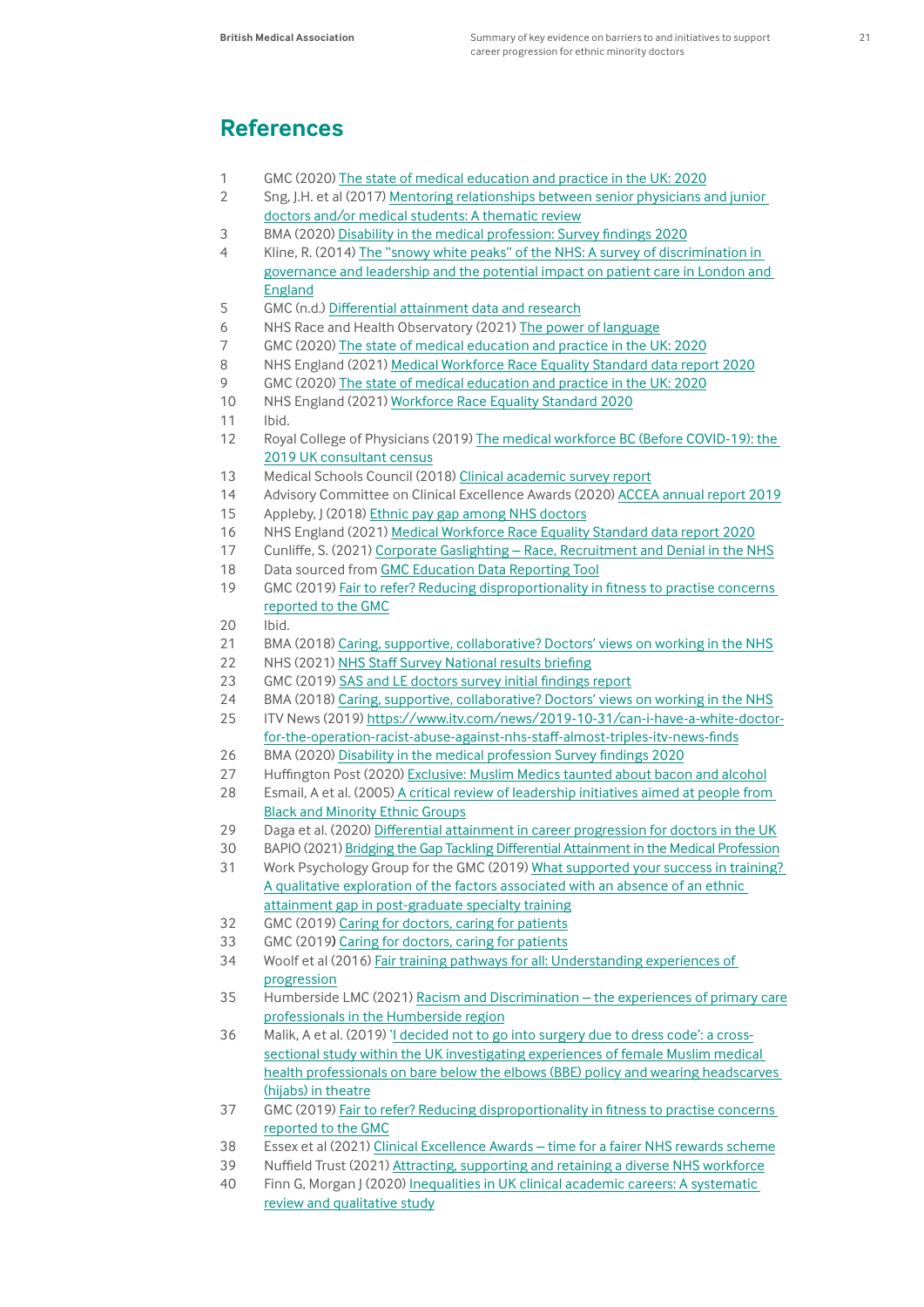- 41 Commission on Race and Ethnic Disparities (2021) [The report](https://assets.publishing.service.gov.uk/government/uploads/system/uploads/attachment_data/file/974507/20210331_-_CRED_Report_-_FINAL_-_Web_Accessible.pdf)
- 42 Dawson, J et al. (2019) [Evaluation of the NHS Workforce Race Equality Standard](https://www.england.nhs.uk/wp-content/uploads/2019/09/wres-evaluation-report-january-2019.pdf)
- 43 Cunliffe, S (2021) [Corporate Gaslighting: Race, Recruitment and Denial in the NHS](https://citou.com/research-and-resources/)
- 44 Commission on Race and Ethnic Disparities (2021) [The report](https://assets.publishing.service.gov.uk/government/uploads/system/uploads/attachment_data/file/974507/20210331_-_CRED_Report_-_FINAL_-_Web_Accessible.pdf)
- 45 Care Quality Commission (2020) [The impact of the Workforce Race Equality Standard](https://www.cqc.org.uk/about-us/equality-human-rights/impact-workforce-race-equality-standard-our-regulation-2015)  [in our regulation since 2015](https://www.cqc.org.uk/about-us/equality-human-rights/impact-workforce-race-equality-standard-our-regulation-2015)
- 46 NHS England (2020) London's Workforce Race Strategy
- 47 Steven, A, Oxley, J, and Fleming, WG (2008) [Mentoring for NHS doctors: perceived](https://www.ncbi.nlm.nih.gov/pmc/articles/PMC2586857/)  [benefits across the personal – professional interface](https://www.ncbi.nlm.nih.gov/pmc/articles/PMC2586857/)
- 48 Ong, J et al (2018) [The association between mentoring and training outcomes in](https://bmjopen.bmj.com/content/8/9/e020721)  [junior doctors in medicine: an observational study](https://bmjopen.bmj.com/content/8/9/e020721)
- 49 Department of Health and Social Care (2021) [Mend the Gap: The Independent Review](https://assets.publishing.service.gov.uk/government/uploads/system/uploads/attachment_data/file/944246/Gender_pay_gap_in_medicine_review.pdf)  [into Gender Pay Gaps in Medicine in England](https://assets.publishing.service.gov.uk/government/uploads/system/uploads/attachment_data/file/944246/Gender_pay_gap_in_medicine_review.pdf)
- 50 Sng, JH (2017) [Mentoring relationships between senior physicians and junior doctors](https://pubmed.ncbi.nlm.nih.gov/28562193/)  [and/or medical students: A thematic review](https://pubmed.ncbi.nlm.nih.gov/28562193/)
- 51 Raphael, J (2019) [The role of sponsorship in achieving workforce diversity in academic](https://publications.aap.org/pediatrics/article/144/2/e20191532/38556/The-Role-of-Sponsorship-in-Achieving-Workforce) [paediatrics](https://publications.aap.org/pediatrics/article/144/2/e20191532/38556/The-Role-of-Sponsorship-in-Achieving-Workforce)
- 52 Woolf, K et al (2016) [Fair training pathways for all: Understanding experiences of](https://www.gmc-uk.org/-/media/documents/2016-04-28-fairpathwaysfinalreport_pdf-66939685_pdf-67089434_pdf-70345187.pdf)  [progression.](https://www.gmc-uk.org/-/media/documents/2016-04-28-fairpathwaysfinalreport_pdf-66939685_pdf-67089434_pdf-70345187.pdf)
- 53 Work Psychology Group for the GMC (2019) [What supported your success in training?](https://www.gmc-uk.org/-/media/documents/gmc-da-final-report-success-factors-in-training-211119_pdf-80914221.pdf)  [A qualitative exploration of the factors associated with an absence of an ethnic](https://www.gmc-uk.org/-/media/documents/gmc-da-final-report-success-factors-in-training-211119_pdf-80914221.pdf)  [attainment gap in post-graduate specialty training](https://www.gmc-uk.org/-/media/documents/gmc-da-final-report-success-factors-in-training-211119_pdf-80914221.pdf)
- 54 Raza, A and Onyesoh, K (2020) Reverse mentoring for senior NHS leaders: A new type [of relationship](https://www.ncbi.nlm.nih.gov/pmc/articles/PMC7032576/)
- 55 NHS England (2017) [Improving though inclusion: Supporting staff networks for black](file:///\\bma1.bmauk.net\Userbma\kfirth\Documents\Successful%20staff%20networks%20offer%20a%20supportive%20and%20safe%20space%20to%20have%20discussions)  [and ethnic minority staff in the NHS](file:///\\bma1.bmauk.net\Userbma\kfirth\Documents\Successful%20staff%20networks%20offer%20a%20supportive%20and%20safe%20space%20to%20have%20discussions)
- 56 Esmail, A et al (2009) [Developing leadership initiatives for Black and minority ethic](https://pubmed.ncbi.nlm.nih.gov/19455881/)  [staff: A case study of the National Health Service](https://pubmed.ncbi.nlm.nih.gov/19455881/)
- 57 The King's Fund (2020) [Workforce race equality and inclusion in NHS providers](https://www.kingsfund.org.uk/publications/workforce-race-inequalities-inclusion-nhs)
- 58 Whittington Health NHS Trust (2020) New programme to reduce racial inequalities in [our workforce](https://www.kingsfund.org.uk/publications/workforce-race-inequalities-inclusion-nhs)
- 59 Kilbane, J et al (2020) [Formative evaluation of NHS England and NHS Improvement's](https://www.research.manchester.ac.uk/portal/en/publications/formative-evaluation-of-nhs-england-and-nhs-improvements-culture-and-leadership-programme(35c044ff-1716-4fc2-8c37-7783648798a5).html)  [culture and leadership programme](https://www.research.manchester.ac.uk/portal/en/publications/formative-evaluation-of-nhs-england-and-nhs-improvements-culture-and-leadership-programme(35c044ff-1716-4fc2-8c37-7783648798a5).html)
- 60 NHS Providers (n.d.) [The role of the Freedom to Speak Up Guardian](https://nhsproviders.org/media/4970/freedom-to-speak-up-guardians.pdf)
- 61 Kline, R and Somra, G (2021) [Difference matters: the impact of ethnicity on speaking up](https://nationalguardian.org.uk/wp-content/uploads/2021/09/Difference_Matters.pdf)
- 62 NHS England (2020) London's Workforce Race Strategy
- 63 Jones, A et al (2020) [Speaking up about Bullying and Harassment in Healthcare:](https://openresearch.surrey.ac.uk/esploro/outputs/bookChapter/Speaking-up-about-Bullying-and-Harassment-in-Healthcare-Reflections-Following-the-Introduction-of-an-Innovative-Speak-Up-Role-in-NHS-England/99545522502346)  [Reflections Following the Introduction of an Innovative "Speak Up" Role in NHS](https://openresearch.surrey.ac.uk/esploro/outputs/bookChapter/Speaking-up-about-Bullying-and-Harassment-in-Healthcare-Reflections-Following-the-Introduction-of-an-Innovative-Speak-Up-Role-in-NHS-England/99545522502346)  [England](https://openresearch.surrey.ac.uk/esploro/outputs/bookChapter/Speaking-up-about-Bullying-and-Harassment-in-Healthcare-Reflections-Following-the-Introduction-of-an-Innovative-Speak-Up-Role-in-NHS-England/99545522502346)
- 64 Atewologun D, Cornish T, Tresh F. [Unconscious bias training: An assessment of the](https://www.equalityhumanrights.com/sites/default/files/research-report-113-unconcious-bais-training-an-assessment-of-the-evidence-for-effectiveness-pdf.pdf)  [evidence for effectiveness](https://www.equalityhumanrights.com/sites/default/files/research-report-113-unconcious-bais-training-an-assessment-of-the-evidence-for-effectiveness-pdf.pdf)
- 65 Commission on Race and Ethnic Disparities (2021) [The report](https://assets.publishing.service.gov.uk/government/uploads/system/uploads/attachment_data/file/974507/20210331_-_CRED_Report_-_FINAL_-_Web_Accessible.pdf)
- 66 Kline, Roger for NHS East of England (2021) [No more tick boxes: A review of the](https://www.england.nhs.uk/east-of-england/wp-content/uploads/sites/47/2021/10/NHSE-Recruitment-Research-Document-FINAL-2.2.pdf)  [evidence on how to make recruitment and career progression fairer](https://www.england.nhs.uk/east-of-england/wp-content/uploads/sites/47/2021/10/NHSE-Recruitment-Research-Document-FINAL-2.2.pdf)
- 67 North Middlesex University Hospital NHS Trust (2021) [Annual Equality, Diversity and](https://www.northmid.nhs.uk/download.cfm?doc=docm93jijm4n5078.pdf&ver=9321)  [Inclusion report 2020-2021](https://www.northmid.nhs.uk/download.cfm?doc=docm93jijm4n5078.pdf&ver=9321)
- 68 NHS England (2021) [Workforce Race Equality Standard 2020](https://www.england.nhs.uk/publication/workforce-race-equality-standard-2020-supporting-data/)
- 69 Kehoe, A (2017) A study to explore how interventions support the successful [transition of Overseas Medical Graduates to the NHS: Developing and refining theory](http://etheses.dur.ac.uk/12019/)  [using realist approaches](http://etheses.dur.ac.uk/12019/)
- 70 GMC (2019) [Evaluation of GMC Welcome to UK Practice](https://www.gmc-uk.org/-/media/documents/evaluation-of-gmc-welcome-to-uk-practice---january-2019_pdf-79429900.pdf)
- 71 Kehoe, A (2017) A study to explore how interventions support the successful [transition of Overseas Medical Graduates to the NHS: Developing and refining theory](http://etheses.dur.ac.uk/12019/)  [using realist approaches](http://etheses.dur.ac.uk/12019/)
- 72 Shah, R et al (2021) [An evaluation of the CAPS refugee doctor scheme in London a](https://pubmed.ncbi.nlm.nih.gov/33371821/)  [survey of outcomes](https://pubmed.ncbi.nlm.nih.gov/33371821/)
- 73 Ibid.
- 74 Cunliffe, S (2021) [Corporate Gaslighting: Race, Recruitment and Denial in the NHS](https://citou.com/research-and-resources/)
- 75 Kilbane, J et al (2020) Formative evaluation of NHS England and NHS Improvement's [culture and leadership programme](https://www.research.manchester.ac.uk/portal/en/publications/formative-evaluation-of-nhs-england-and-nhs-improvements-culture-and-leadership-programme(35c044ff-1716-4fc2-8c37-7783648798a5).html)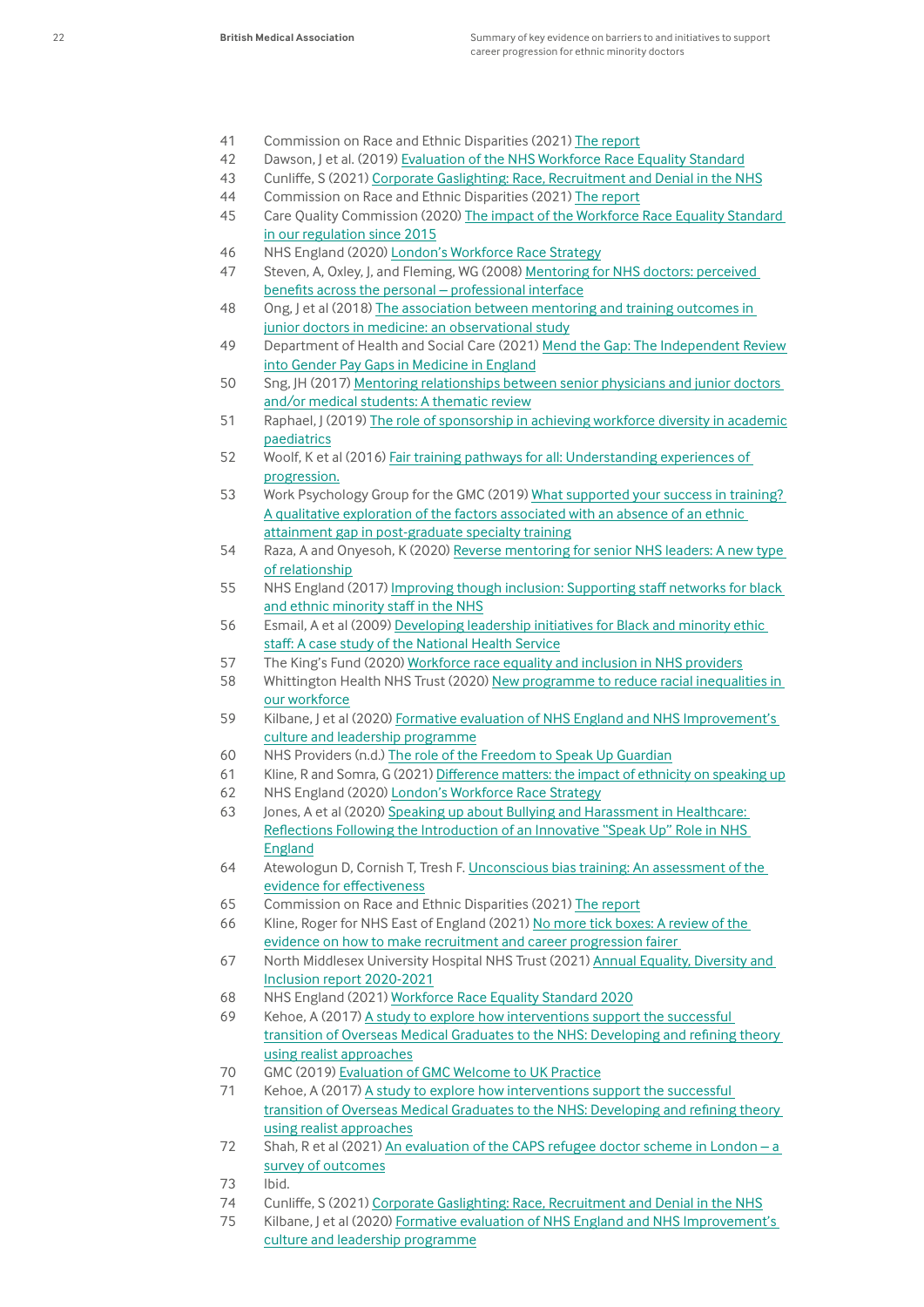- 76 King's Fund (2020) [NHS Leadership and culture: our position](https://www.kingsfund.org.uk/projects/positions/NHS-leadership-culture)
- 77 Ibid.
- 78 UWE for NHS Leadership Academy (2019) [Building Leadership for Inclusion Literature](https://www.leadershipacademy.nhs.uk/resources/inclusion-equality-and-diversity/blfi-2/)  [Review: The DNA for leadership and change](https://www.leadershipacademy.nhs.uk/resources/inclusion-equality-and-diversity/blfi-2/)
- 79 BAPIO (2021) [Bridging the Gap](https://www.sushrutajnl.net/index.php/sushruta/article/view/132/269)
- 80 Chartered Institute of Personnel and Development (2017) [Addressing the barriers to](https://www.cipd.co.uk/Images/addressing-the-barriers-to-BAME-employee-career-progression-to-the-top_tcm18-33336.pdf)  [BAME employee career progression to the top](https://www.cipd.co.uk/Images/addressing-the-barriers-to-BAME-employee-career-progression-to-the-top_tcm18-33336.pdf)
- 81 The Law Society (2020) [Promoting race inclusivity in the workplace a toolkit for firms](https://www.lawsociety.org.uk/topics/hr-and-people-management/promoting-race-inclusivity-in-the-workplace-a-toolkit-for-firms)
- 82 The Law Society (2002[\) Diversity profile of the solicitors profession 2019](https://www.lawsociety.org.uk/topics/research/diversity-profile-of-the-solicitors-profession-2019)
- 83 Ibid.
- 84 Solicitors Regulation Authority (2021) [Unlocking the benefits of diversity](https://www.sra.org.uk/sra/how-we-work/reports/unlocking-benefits-diversity/)
- 85 Ibid.
- 86 Flint, Emma (2017) 'For now we see through a glass, darkly': Examining diversity [disclosures by UK law firms through a critical race perspective](http://epapers.bham.ac.uk/3013/)
- 87 The Law Society (2021) [Race for inclusion the experiences of Black Asian and](https://www.lawsociety.org.uk/Topics/Research/Race-for-inclusion-the-experiences-of-Black-Asian-and-Minority-Ethnic-solicitors)  [Minority Ethnic solicitors](https://www.lawsociety.org.uk/Topics/Research/Race-for-inclusion-the-experiences-of-Black-Asian-and-Minority-Ethnic-solicitors)
- 88 Pharmacy Network News (2019) [BAME women in pharmacy earn 16% less than males](https://www.pharmacynetworknews.com/profession/bame-women-in-pharmacy-earn-16-less-than-males-)
- 89 Kam, A (2019) [Pass rate gap widens for black trainees in pre-registration exam](https://pharmaceutical-journal.com/article/news/pass-rate-gap-widens-for-black-trainees-in-preregistration-exam)
- 90 Slawther, E (2020) Half of BAME pharmacy workers have faced racism from a [colleague](https://www.chemistanddruggist.co.uk/CD006639/Half-of-BAME-pharmacy-workers-have-faced-racism-from-a-colleague)
- 91 Seston, EM at al (2015) Black and minority ethnic pharmacists' treatment in the UK: A systematic review
- 92 Royal Pharmaceutical Society (2020) [Inclusion and diversity at RPS](https://www.rpharms.com/recognition/inclusion-diversity)
- 93 Royal Pharmaceutical Society (2021) [Pledge for inclusion and wellbeing](https://www.rpharms.com/pledge)
- 94 Isaac, D (2020) [One Size DOES NOT Fit All: Black British-Born Mental Health Nurses](https://www.ejecs.org/index.php/JECS/article/view/417)  [and Factors Influencing their 'National' Health Service Career Progression](https://www.ejecs.org/index.php/JECS/article/view/417)
- 95 Johnson, J et al (2021) Do Black, Asian and Minority Ethnic nurses and midwives [experience a career delay? A cross-sectional survey investigating career progression](https://pubmed.ncbi.nlm.nih.gov/34074210/)  [barriers](https://pubmed.ncbi.nlm.nih.gov/34074210/)
- 96 NHS England (2017) Enabling BME Nurse and Midwife Progression into Senior [Leadership Positions](https://www.england.nhs.uk/wp-content/uploads/2017/12/enabling-bme-nurse-midwife-progression-into-senior-leadership-positions.pdf)